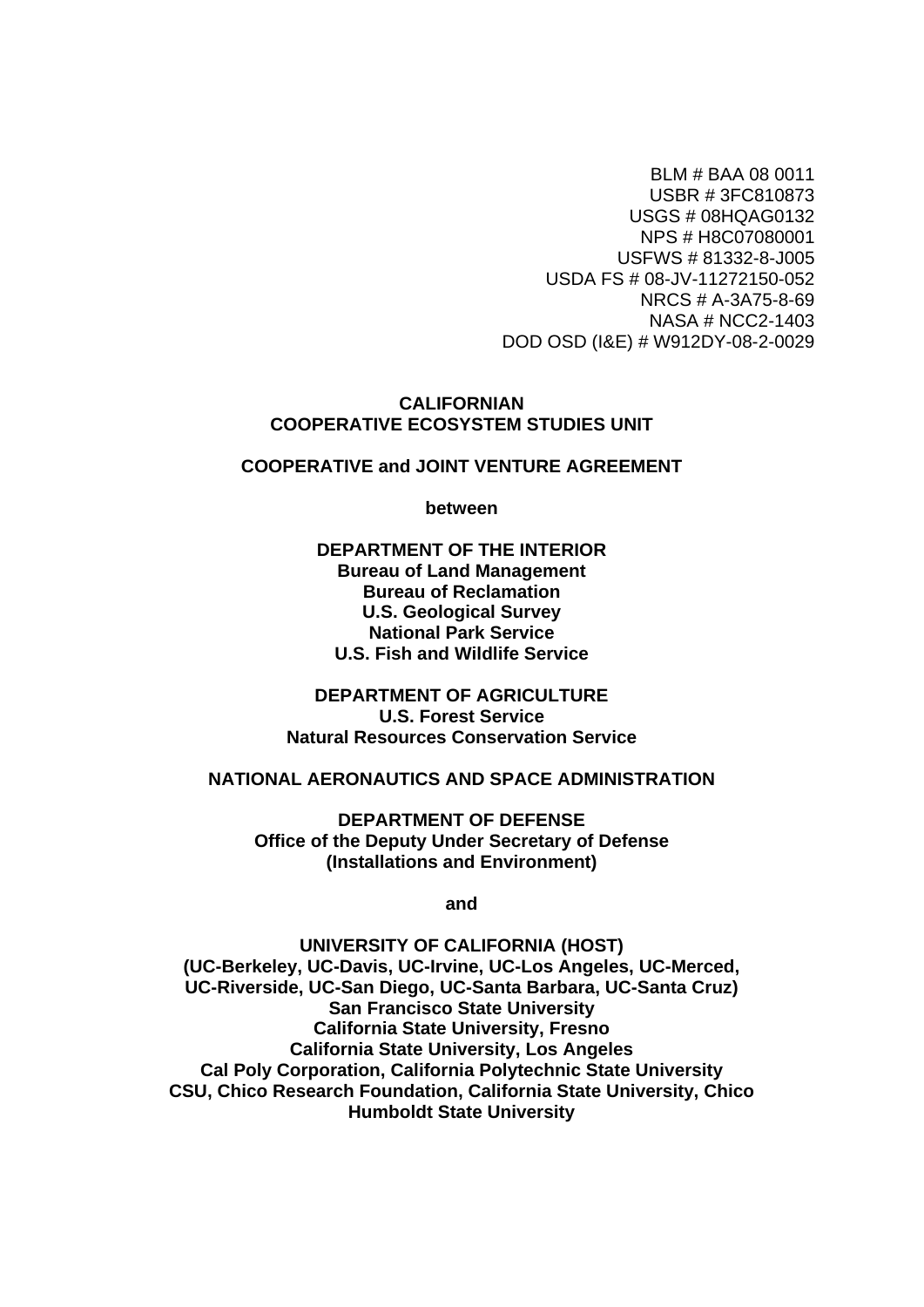#### **California State University, Northridge California State University, Stanislaus**

#### **ARTICLE I. BACKGROUND AND OBJECTIVES**

- A. This Cooperative and Joint Venture Agreement (hereinafter called Agreement) between the Bureau of Land Management, Bureau of Reclamation, U.S. Fish and Wildlife Service, U.S. Geological Survey, National Park Service, USDA Forest Service, Natural Resources Conservation Service, National Aeronautics and Space Administration, and Office of the Deputy Under Secretary of Defense (Installations and Environment) (hereinafter called Federal Agencies), and the University of California and its partner institutions is a continuation for a five (5) year term to provide for the operation and maintenance of the Californian Cooperative Ecosystem Studies Unit (CESU). This continuation of the Californian CESU is implemented by mutual consent of the parties and is consistent with the prior Agreement and the express intent of the request for proposals for that Agreement. The Californian CESU is associated with a national network of CESUs.
- B. The objectives of the Californian Cooperative Ecosystem Studies Unit are to:
	- Provide research, technical assistance and education to federal land management, environmental and research agencies and their potential partners;
	- Develop a program of research, technical assistance and education that involves the biological, physical, social, and cultural sciences needed to address resources issues and interdisciplinary problem-solving at multiple scales and in an ecosystem context at the local, regional, and national level; and
	- Place special emphasis on the working collaboration among federal agencies and universities and their related partner institutions.
- C. The Bureau of Land Management (hereinafter called BLM) administers public lands within a framework of numerous laws. The most comprehensive of these is the Federal Land Policy and Management Act of 1976 (FLPMA). All Bureau policies, procedures and management actions must be consistent with FLPMA and the other laws that govern use of the public lands. It is the mission of the Bureau of Land Management to sustain the health, diversity and productivity of the public lands for the use and enjoyment of present and future generations (43 U.S.C. 1701 et seq.). In accordance with 43 U.S.C. 1737(b), the BLM is authorized to enter into a cooperative agreement to establish the Californian CESU to assist in providing research, technical assistance and education.
- D. The Bureau of Reclamation (hereinafter called USBR) manages, develops, and protects water and related resources in an environmentally and economically sound manner in the interest of the American public (43 U.S.C. Chapter 12). USBR is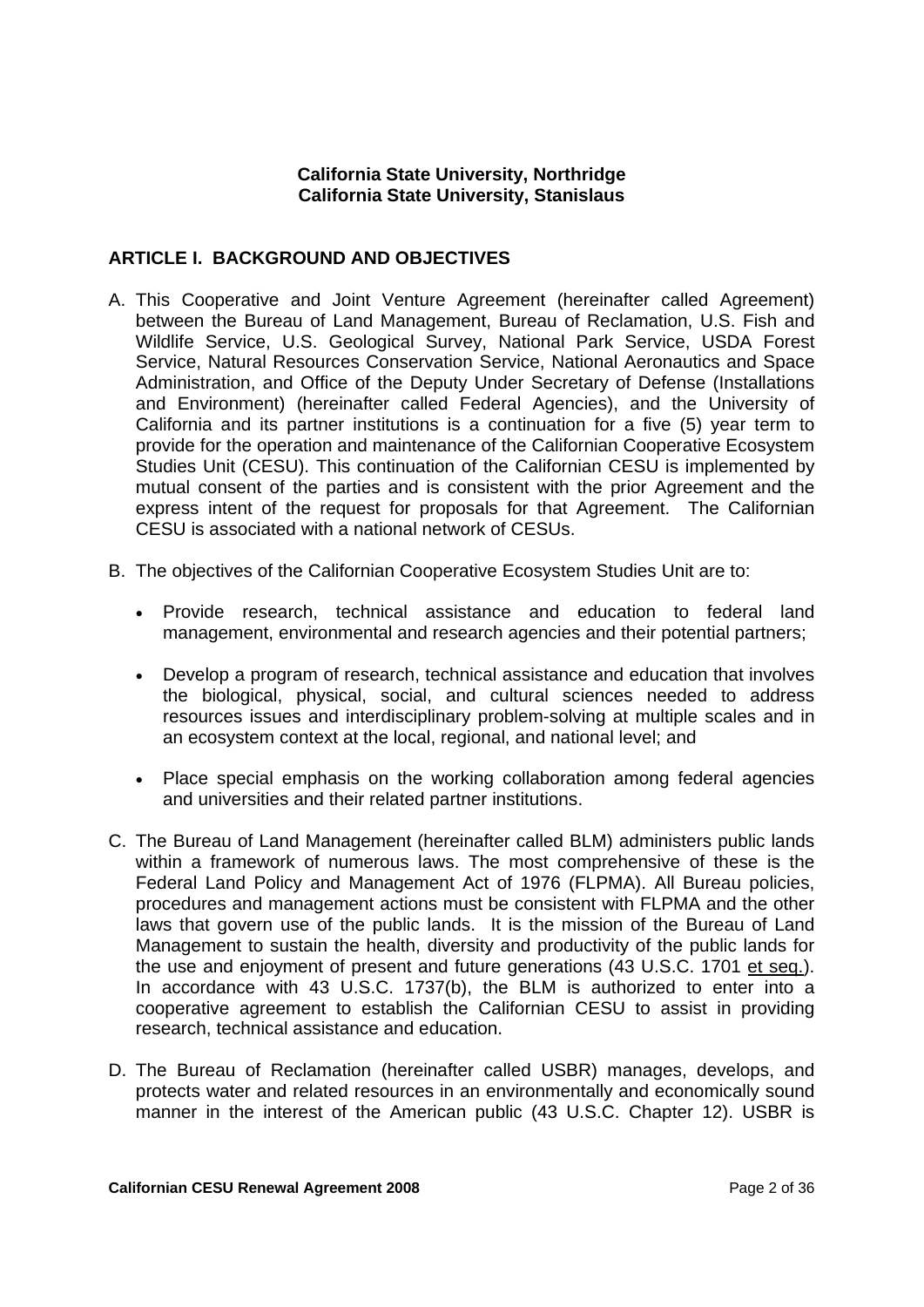authorized to enter into certain cooperative agreements in accordance with the authority delegated in 255 DM 14.1, which states, "The Commissioner, Bureau of Reclamation, is delegated so much of the authority of the Secretary under the Fish and Wildlife Coordination Act, 16 U.S.C. 661 et seq., as is necessary to provide assistance, through grants or cooperative agreements, to public or private organizations for the improvement of fish and wildlife habitat associated with water systems or water supplies affected by Reclamation projects." The following types of agreements as they relate to fish and wildlife habitat associated with water systems or water supplies affected by Reclamation projects are authorized, especially as they relate to State-Federal cooperation and coordination: protection, maintenance, and development of fish and wildlife habitat; fish and wildlife reintroduction and propagation; research and other field study programs including those involving the taking or possession of fish and wildlife; fish and wildlife resource inventories and data collection; education programs; toxicity/mortality investigations and monitoring; animal damage management; endangered and threatened species; habitat preservation; management activities involving fish and wildlife; and disposition of fish and wildlife taken in conjunction with the activities listed herein. In accordance with this authority, the USBR is authorized to enter into a cooperative agreement to establish the Californian CESU to assist in providing research, technical assistance and education.

- E. The U.S. Geological Survey (hereinafter called USGS) serves the Nation by providing reliable scientific information to describe and understand the Earth, minimize the loss of life and property from natural disasters, manage water, biological, energy, and mineral resources, and enhance and protect our quality of life. In accordance with 43 U.S.C. 36d, 16 U.S.C.1a-2j, 16 U.S.C. 5933, and Secretarial Order No. 3202, the USGS is authorized to enter into this cooperative agreement to continue the Californian CESU to assist in providing research, technical assistance and education.
- F. The National Park Service (hereinafter called NPS) is responsible for the management of areas in the National Park System to conserve the scenery, the natural and historic objects, and the wildlife therein and to provide for the enjoyment of the same in such a manner and by such means as will leave them unimpaired for the enjoyment of future generations (16 U.S.C. 1 et seq.). In accordance with 16 U.S.C.1a-2j and 16 U.S.C. 5933, the NPS is authorized to enter into a cooperative agreement to establish the Californian CESU to assist in providing research, technical assistance and education.
- G. The USDA Forest Service (hereinafter called USDA FS) mission is to achieve quality land management under the sustainable multiple-use management concept to meet the diverse needs of the people (16 U.S.C. 1641-1646). In accordance with 7 U.S.C. 3318 (b) the USDA FS is authorized to enter into a joint venture agreement to establish the Californian CESU to assist in providing research, technical assistance, and education.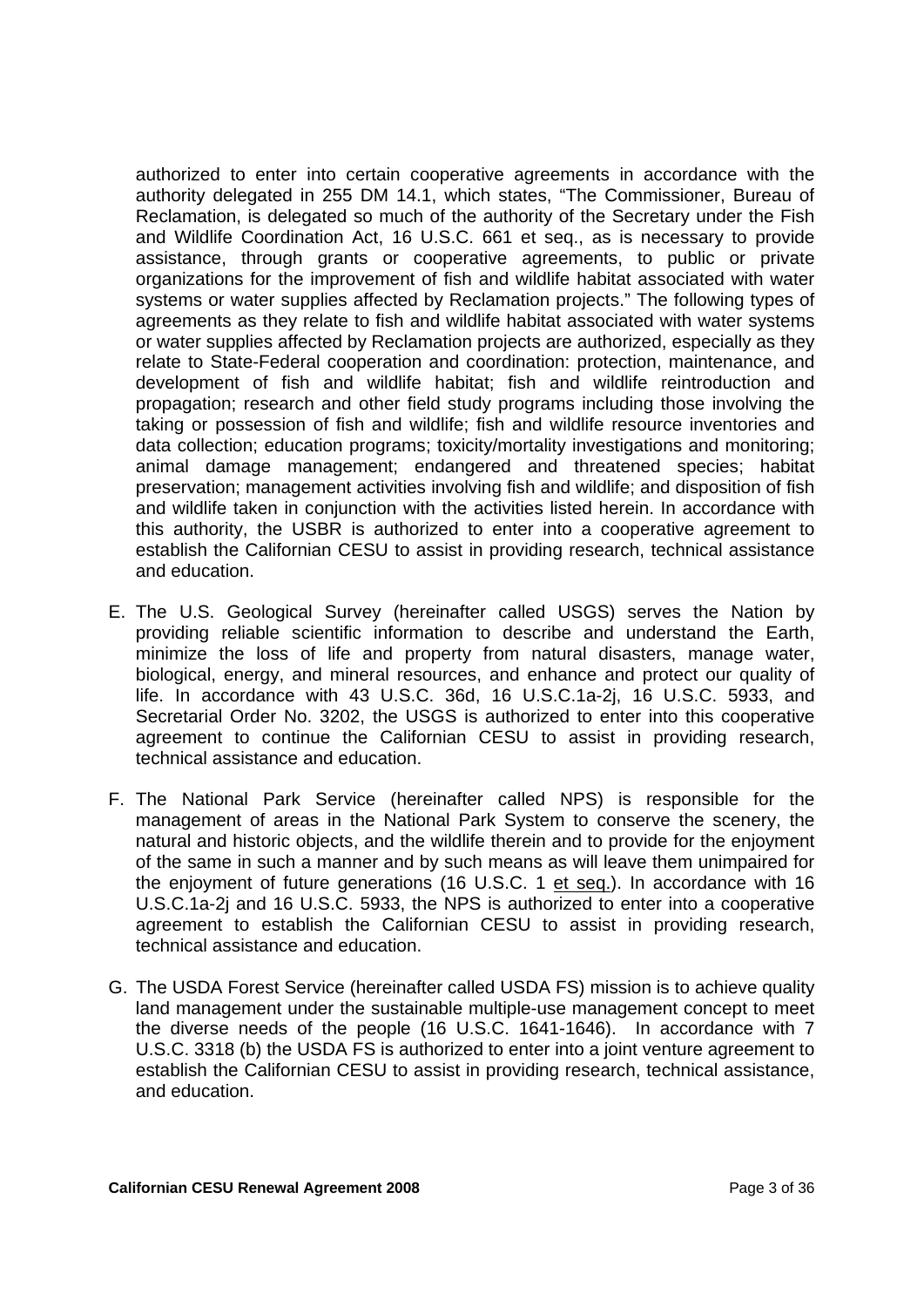- H. Among the National Aeronautics and Space Administration's (hereinafter called NASA) missions is the utilization of aeronautical and space activities for scientific purposes, encompassing research designed to expand knowledge of the Earth, its resources, and the effects of climatic change on the transformation of its ecological systems. In addition, NASA is responsible for the environmental stewardship of the land, water, and wildlife resources under its control. In accordance with Section 203(c) of the National Aeronautics and Space Act of 1958, as amended, 42 U.S.C. 2473(c), NASA is authorized to enter into a cooperative agreement to establish the Californian CESU to assist in providing research, technical assistance and education.
- I. The Natural Resources Conservation Service (hereinafter called NRCS) provides technical assistance to farmers, ranchers, and other private landowners in managing soil, water, animal, plant, air and human resources. NRCS scientists and technical specialists identify appropriate technologies in research and development and transfer them to field staff for implementation. Under section 714 Of P.L. 106-387, 7 U.S.C. 6962a, NRCS is authorized to enter into this cooperative agreement establishing the Californian CESU to assist in providing research, technical assistance and education.
- J. The U.S. Fish and Wildlife Service (hereinafter called USFWS) working with others, is responsible for conserving, protecting, and enhancing fish, wildlife, plants and their habitats for the continuing benefit of the American people through Federal programs related to migratory birds, endangered species, interjurisdictional fish and marine mammals, and inland sport fisheries. In accordance with 16 U.S.C. 742f, the USFWS is authorized to enter into the cooperative agreement establishing the Californian CESU to assist in providing research, technical assistance and education.
- K. The Department of Defense (hereinafter called DoD) manages nearly 29 million acres of land, and the natural and cultural resources found there, and for this agreement includes the Office of the Secretary of Defense, the Military Services, the Defense Logistics Agency, the National Guard Bureaus, and the Military Reserve Components. DoD's primary mission is national defense. DoD's conservation program supports this mission by ensuring realistic training areas, and managing its resources in ways that maximize available land, air, and water training opportunities. DoD environmental stewardship activities are authorized under the Sykes Act, as amended. In accordance with one or more of the following: 16 U.S.C. 670c-1, 10 U.S.C. 2358, 10 U.S.C. 2384, 10 U.S.C. 2394, and P.L. 103-139 (FY 94 NDAA page 107 Stat. 1422), the DoD is authorized to enter into this cooperative agreement to establish the Californian CESU to assist in providing research, technical assistance, and education.
- L. The University of California (hereinafter called Host University) participates in the Californian CESU through its nine campuses (Berkeley, Davis, Irvine, Los Angeles, Merced, Riverside, San Diego, Santa Barbara, Santa Cruz). The University of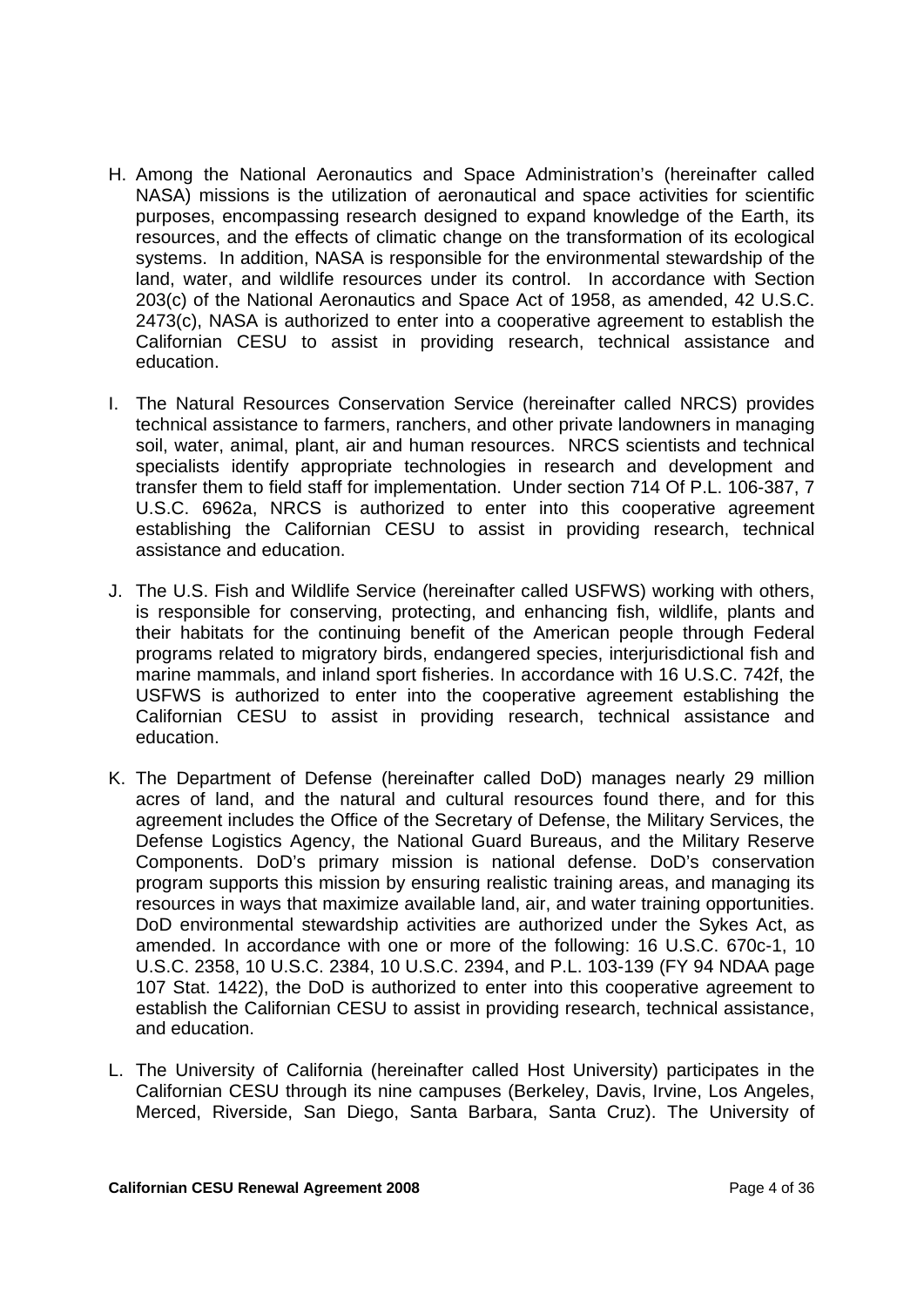California, Berkeley is the administrative lead for the Host University. The University of California is an educator of students. Equally important, however, has been the University's role as a problem solver. From its earliest days, the University of California has been the public's resource in addressing the pressing issues and challenges of the day and of the future. The public has rightly expected UC to make a difference through its wealth of knowledge, its resources for analysis and research, and its capacity for innovation. Since its inception in 1868, the University has made a profound difference in the lives of all Californians by providing real world solutions to the state's most pressing needs. As the needs and problems of an increasingly diverse state become more sophisticated and complex, the dedicated men and women of UC continue turning their research into real world solutions.

M. The partner institutions to the Host University include San Francisco State University; California State University, Fresno; California State University, Los Angeles; Cal Poly Corporation, California Polytechnic State University; CSU, Chico Research Foundation, California State University, Chico; Humboldt State University; California State University, Northridge; and California State University, Stanislaus (hereinafter called Partner Institutions).

### **ARTICLE II. STATEMENT OF WORK**

- A. Each Federal Agency agrees to:
	- 1. Provide administrative assistance, as appropriate, necessary to execute this Agreement and subsequent modifications;
	- 2. Conduct, with the Host University and Partner Institutions, a program of research, technical assistance and education related to the Californian CESU objectives to the extent allowed by each Federal Agencies' authorizing legislation;
	- 3. Provide opportunities for research on federal lands or using federal facilities in cooperation with Federal Agencies, as appropriate, and according to all applicable laws, regulations and Federal Agencies' policies;
	- 4. Provide funds for basic support and salary for participating Host University and Partner Institution faculty, as appropriate;
	- 5. Provide project funds and/or collaboration to support specific research, technical assistance and education projects, as appropriate;
	- 6. Make available managers to serve on the Californian CESU Manager's Committee;
	- 7. Comply with the Host University's and Partner Institutions' rules, regulations, and policies regarding professional conduct, health, safety, use of services and facilities, use of animals, recombinant DNA, infectious agents or radioactive substances, as well as other policies generally applied to Host University and Partner Institution personnel;
	- 8. Ensure its employees follow the Code of Ethics for Government Employees;
	- 9. Allow Federal Agency employees to participate in the activities of the Host University and Partner Institutions, including serving on graduate committees and teaching courses, in accordance with the respective policies of the Host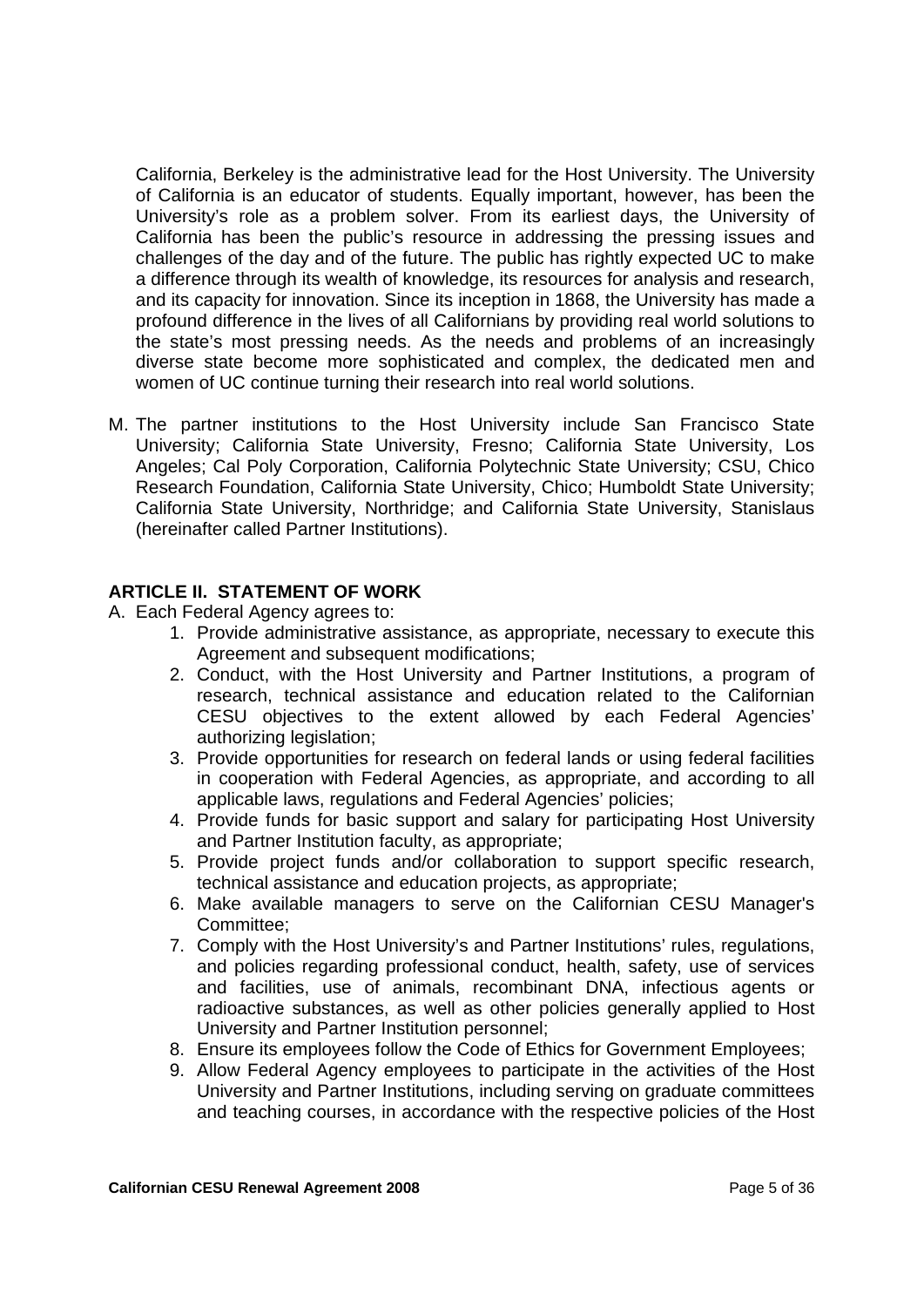University or Partner Institutions, and as specifically determined in modifications to the Agreement; and

- 10. Be individually responsible for their agency's role in administering the Agreement, transferring funds, and supervision of agency employees, as appropriate.
- B. The Host University agrees to:
	- 1. Continue, in consultation with the Federal Agencies and Partner Institutions, the Californian CESU;
	- 2. Conduct, with participating Federal Agencies and Partner Institutions, a program of research, technical assistance and education related to the Californian CESU objectives;
	- 3. Allow and encourage faculty to engage in participating Federal Agencies' research, technical assistance and education activities related to the Californian CESU objectives, as appropriate;
	- 4. Provide basic administrative and clerical support as appropriate;
	- 5. Provide access for Federal Californian CESU staff to campus facilities, including library, laboratories, computer facilities on the same basis or costs as other faculty members of the Host University to the maximum extent allowable under state laws and regulations;
	- 6. Provide suitable office space, furniture and laboratory space, utilities, computer network access and basic telephone service for Federal Agencies' personnel to be located at the Host University, as appropriate;
	- 7. Offer educational and training opportunities to participating Federal Agency employees, in accordance with the respective policies of the Federal Agencies and the Host University;
	- 8. Encourage its students to participate in the activities of the Californian CESU;
	- 9. Coordinate activities, as appropriate, with the Partner Institutions and develop administrative policies for such coordination; and
	- 10. Maintain a Californian CESU Manager's Committee and convene a meeting of this committee, at least annually, to provide advice and guidance, review of the annual work and multi-year strategic plans, and assist in evaluating the Californian CESU.
- C. Each Partner Institution agrees to:
	- 1. Conduct, with participating Federal Agencies and the Host University, a program of research, technical assistance, and education related to the Californian CESU objectives and allow and encourage faculty to participate in the program as appropriate;
	- 2. Offer educational and training opportunities to participating Federal Agency employees, as appropriate; and
	- 3. Encourage students and employees to participate in the activities of the Californian CESU.
- D. All Federal Agencies, the Host University and Partner Institutions agree to: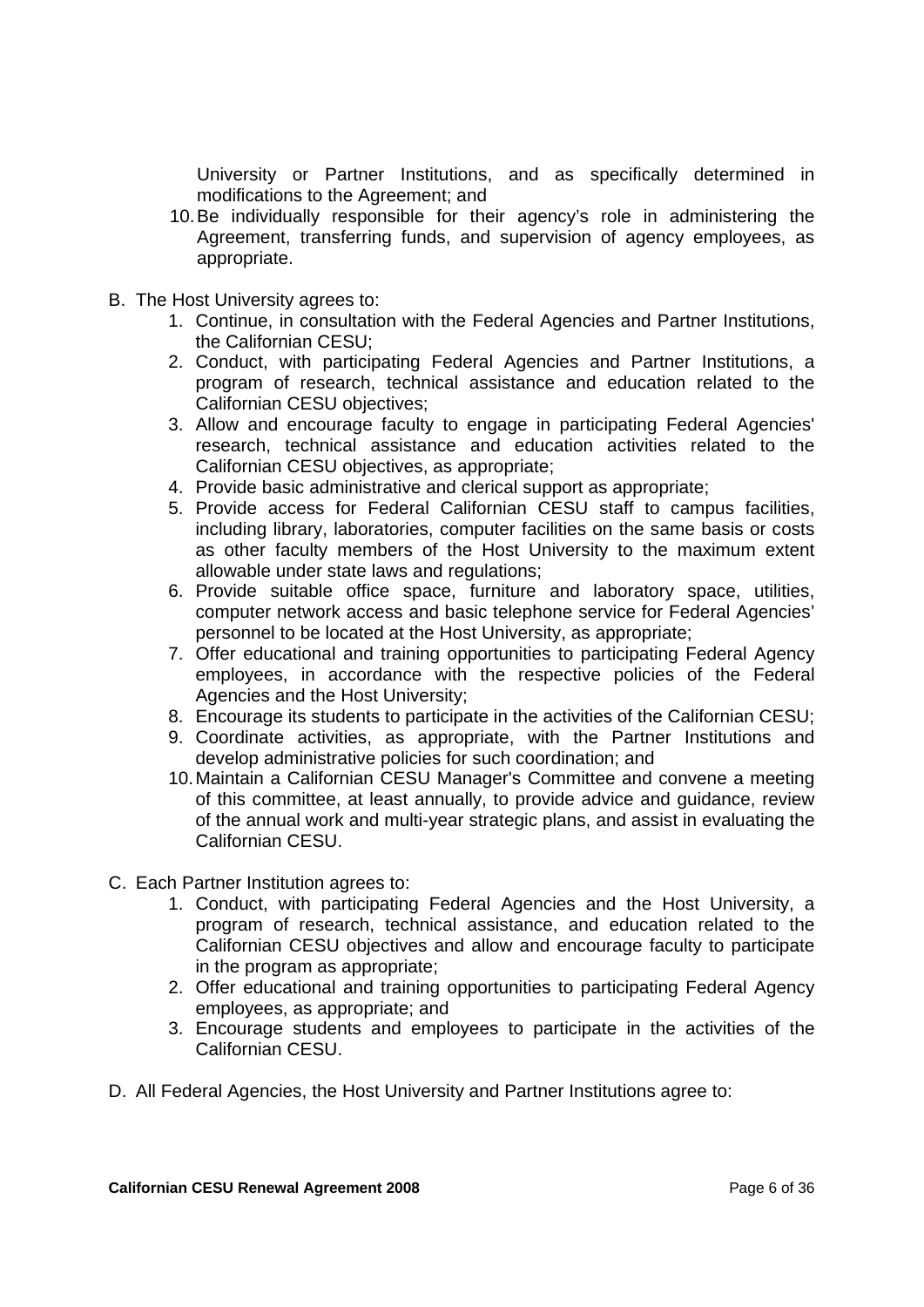- 1. Maintain the Californian CESU closely following the mission and goals of the CESU Network as described in the *CESU Network Strategic Plan FY2004- 2008*, adapting key elements to local and regional needs, as appropriate;
- 2. Maintain a Californian CESU role and mission statement;
- 3. Operate under a multi-year strategic plan;
- 4. Issue individual funding documents, in accordance with each agency's procedures, to this Agreement that individually include a specific "scope of work" statement and a brief explanation of the following:
	- (a) the proposed work;
	- (b) the project contribution to the objectives of the CESU;
	- (c) the methodology of the project;
	- (d) the substantial involvement of each party;
	- (e) the project budget and schedule;
	- (f) the specific deliverables;
- 5. Coordinate in obtaining all necessary state, federal, and tribal permits and/or permissions from private landowners in order to conduct projects occurring under this Agreement;
- 6. Follow OMB Circulars A-21, A-87, A-102, A-110, A-122, and A-133, as appropriate, and specifically 43 CFR Part 12 (Department of the Interior), 7 CFR Parts 3015-3052 (Department of Agriculture), and 14 CFR Part 1260 (National Aeronautics and Space Administration).

#### **ARTICLE III. TERM OF AGREEMENT**

- A. This Agreement shall continue for a period of five (5) years from the effective date of execution. The effective date of this Agreement shall be July 01, 2008. Parties will have until July 01, 2008 to sign this Agreement and thereby express their intent to continue participation in the Californian CESU; parties that do not sign this Agreement by July 01, 2008 will not be participants in the Californian CESU.
- B. By mutual consent and at the end of this Agreement, a new Agreement, for a separate and distinct five (5) year period, can be entered into to continue the activities of the Californian CESU.
- C. For the purposes of this Agreement, amendments are changes (edits, deletions, or additions) to the Agreement that do not involve the transfer of funds. Amendments may be proposed by any of the Federal Agencies, the Host University or by the Host University on behalf of any of the Partner Institutions. Amendments shall be in writing, signed and agreed to by all signatories to this Agreement, except in cases described in Article III. C.1.
	- C.1. For amendments whose sole purpose is to add a Partner Institution and/or Federal Agency to this Agreement, each Partner Institution and Federal Agency currently participating in this Agreement will have forty-five (45) days from receipt of the amendment to either sign the amendment or object in writing to the Host University. If a Partner Institution or Federal Agency has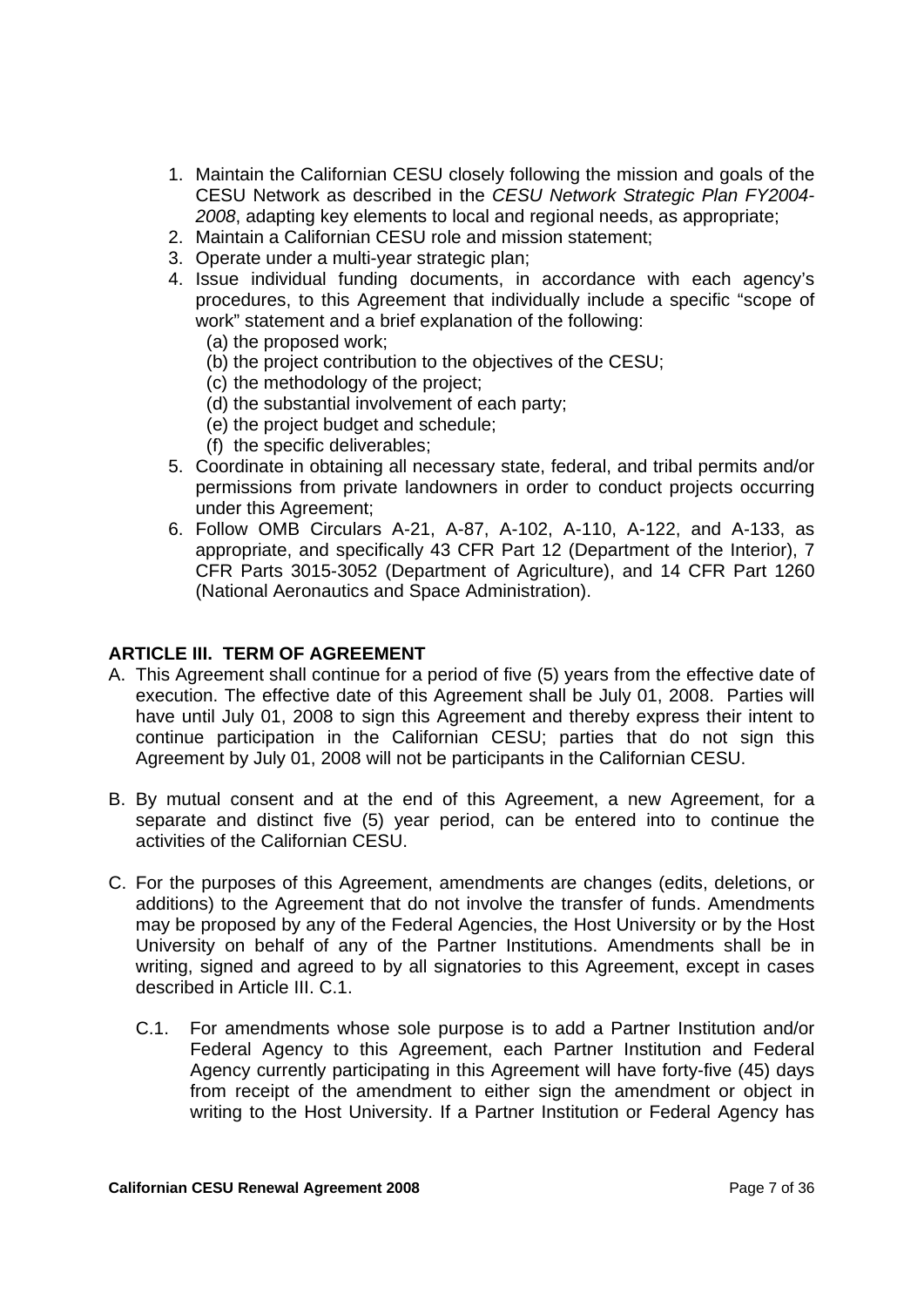not responded after forty-five (45) days from receipt of the amendment, its signature will not be required to make the amendment effective. The Partner Institution and/or Federal Agency being added to the Agreement and the Host University shall sign the amendment.

- D. For the purposes of this Agreement, modifications or task agreements are specific two-party agreements between one of the Federal Agencies and the Host University and/or a Partner Institution in support of the goals of this broad agreement. Modifications or task agreements will be issued by a Federal Agency, will transfer funds to support the statement of work, and will conform to each Federal Agency's respective procedures.
- E. A separate interagency Agreement is required to facilitate transfer of funds from one federal agency to another federal agency.
- F. The expiration of this Agreement will not affect the validity or duration of projects which have been initiated under this Agreement prior to such expiration.

#### **ARTICLE IV. KEY OFFICIALS**

A. The technical representatives for the Federal Agencies are as follows:

- 1. Bureau of Land Management Christina Lund California State Office 2800 Cottage Way, Room W-1834 Sacramento, CA 95825-1886 Phone: 916-978-4638 Fax: 916-978-4630 Christina\_Lund@ca.blm.gov
- 2. Bureau of Reclamation John Jordan Economist U.S. Bureau of Reclamation, MP-740 2800 Cottage Way Sacramento, CA 95825 Phone: 916-978-5087 Fax: 916-978-5094 jjordan@mp.usbr.gov
- 3. U.S. Fish and Wildlife Service Kim Webb Project Leader US Fish and Wildlife Service 4001 N Wilson Way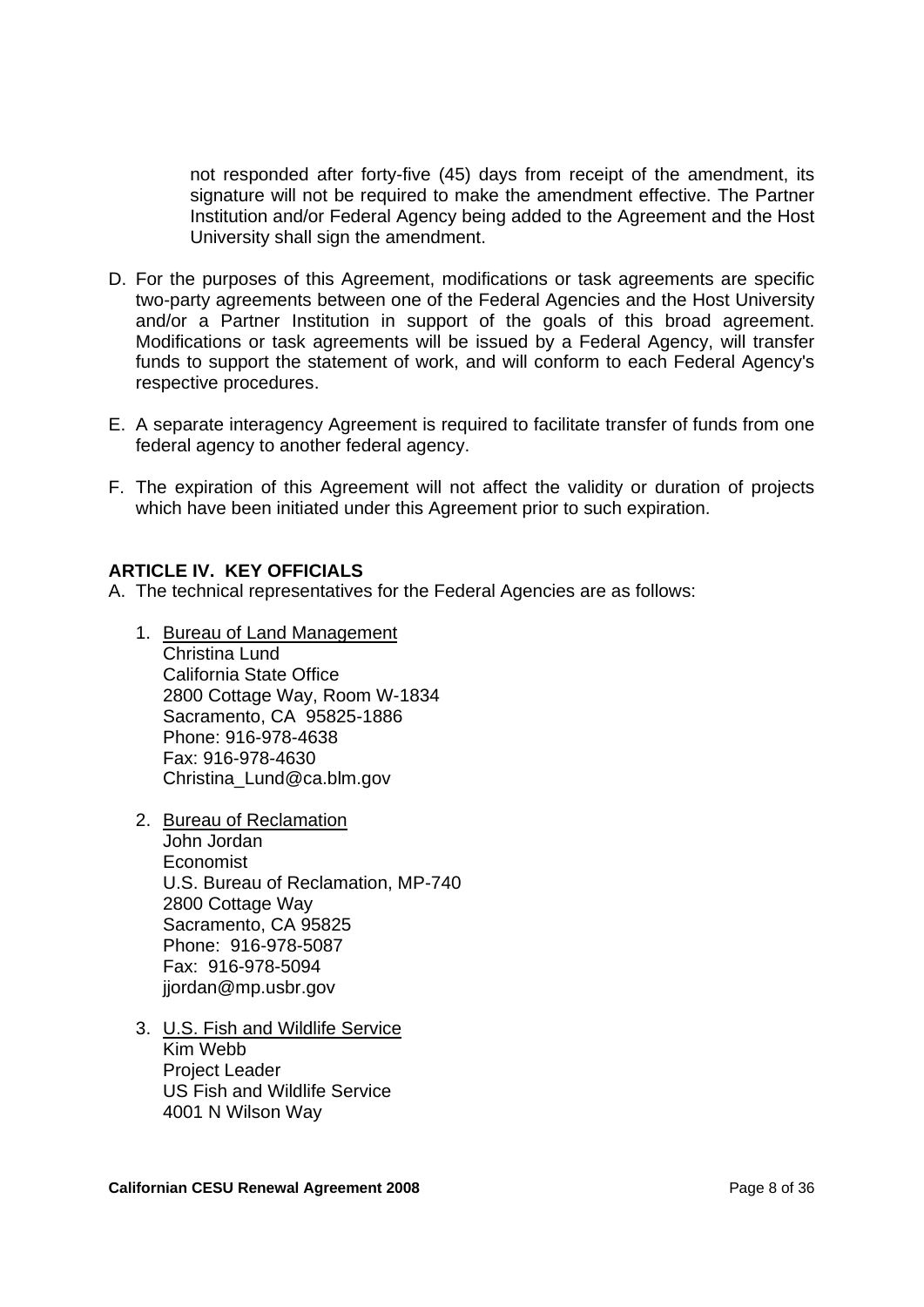Stockton, CA 95205 Phone: 209-946-6400 x311 Fax: 209-946-6355 Kim\_Webb@fws.gov

4. U.S. Geological Survey

Dr. Tom Suchanek Research Manager U.S. Geological Survey Western Ecological Research Center 3020 State University Drive East, Suite 3006 Sacramento, CA 95819 Phone: 916-278-9573 Fax: 916-278-9475 tsuchanek@usgs.gov

- 5. National Park Service James Shevock Research Coordinator National Park Service University of California, Berkeley 337 Mulford Hall, MC# 3114 Californian Cooperative Ecosystem Studies Unit (CA CESU) Berkeley, CA 94720-3114 Phone: 510-643-0665 jshevock@nature.berkeley.edu
- 6. USDA Forest Service

Dr. Larry A. Rabin. Coordinator of Research Planning and Reporting Pacific Southwest Research Station US Forest Service 1731 Research Park Drive Davis, CA 95618 Phone: 530-759-1722 Fax: 530-756-1409 lrabin@fs.fed.us

and

Peggy O'Connell USDA Forest Service, Region 5 Eldorado National Forest 100 Forni Road Placerville, CA 95667 Phone: 530-621-5204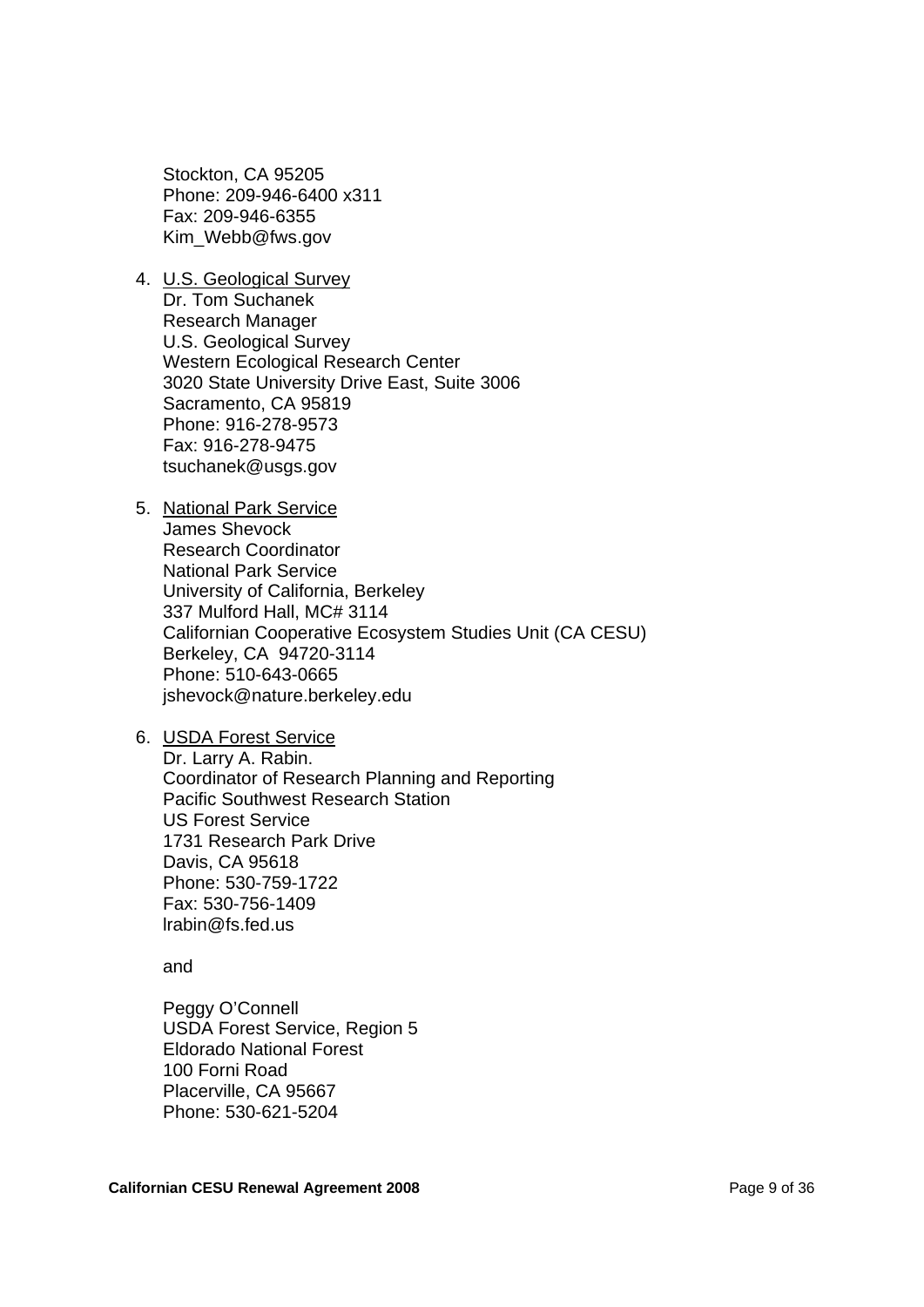Fax: 530-621-5297 poconnell01@fs.fed.us

- 7. Natural Resources Conservation Service Lillian Woods, National Technology Support Coordinator Acting National CESU Coordinator USDA - Natural Resources Conservation Service P.O. Box 2890 Room 6227-S Washington, DC 20013 Phone: 202-690-2010 Fax: 202-720-4839 Lillian.Woods@wdc.usda.gov
- 8. National Aeronautics and Space Administration Dr. Ann Clarke Chief, Environmental Division NASA Ames Research Center (MS 237-14) Moffett Field, CA 94035 Phone: 650-604-2350 Ann.Clarke@nasa.gov
- 9. Department of Defense

Dawn M. Lawson Sr. Natural Resources Specialist Naval Facilities Engineering Command Southwest 1220 Pacific Hwy San Diego, CA 92132 Phone: 619-532-4747 Fax: 619-532-4160 dawn.lawson@navy.mil

B. The technical representatives for the Host University are:

Dr. Steve Beissinger A. Starker Leopold Chair in Wildlife Biology and Professor of Conservation Biology Department of Environmental Science, Policy & Management Division of Ecosystem Sciences 137 Mulford Hall, #3114 University of California Berkeley, CA 94720-3114 Phone: 510-643-3038 Fax: 510-643-3946 beis@nature.berkeley.edu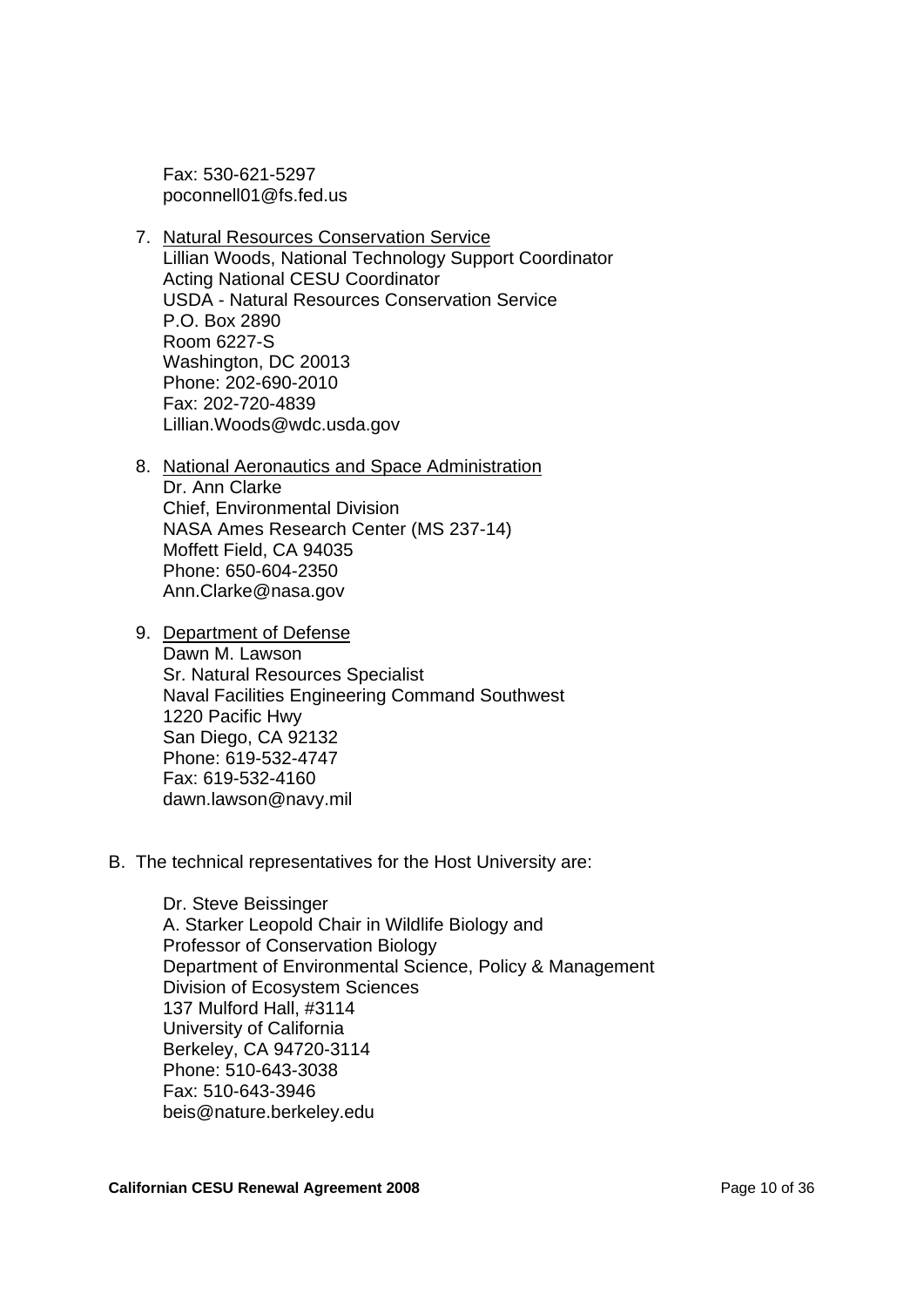David Diaz, CESU Academic Coordinator College of Natural Resources University of California, Berkeley 101 Giannini Hall MC # 3100 Berkeley, CA 94720-3100 Phone: 510-643-7530 or 510-642-7171 Fax: 510-642-4612 dvdiaz@nature.berkeley.edu

- C. The technical representatives for the Partner Institutions are:
	- 1. San Francisco State University Dr. Gretchen LeBuhn Assistant Professor, Department of Biology San Francisco State University 1600 Holloway Avenue San Francisco, CA 94132 Phone: 415-405-0729 Fax: 415-405-0729 lebuhn@sfsu.edu
	- 2. California State University, Fresno Dr. C. John Suen Professor of Earth and Environmental Science Chief for Hydrogeology Studies California Water Institute, M/S OF-18 California State University, Fresno Fresno, CA 93740 Phone: 559-6072 x207 Fax: 559-298-3576 johns@csufresno.edu
	- 3. California State University, Los Angeles Dr. Carlos Robles Director, CEA-CREST (Center for Environmental Analysis-Centers for Research Excellence in Science and Technology) California State University at Los Angeles Los Angeles, CA 90032-8201 Phone: 323-343-2067 Fax: 323-343-5795 crobles@CalStateLA.edu
	- 4. Cal Poly Corporation, California Polytechnic State University Dr. Douglas D. Piirto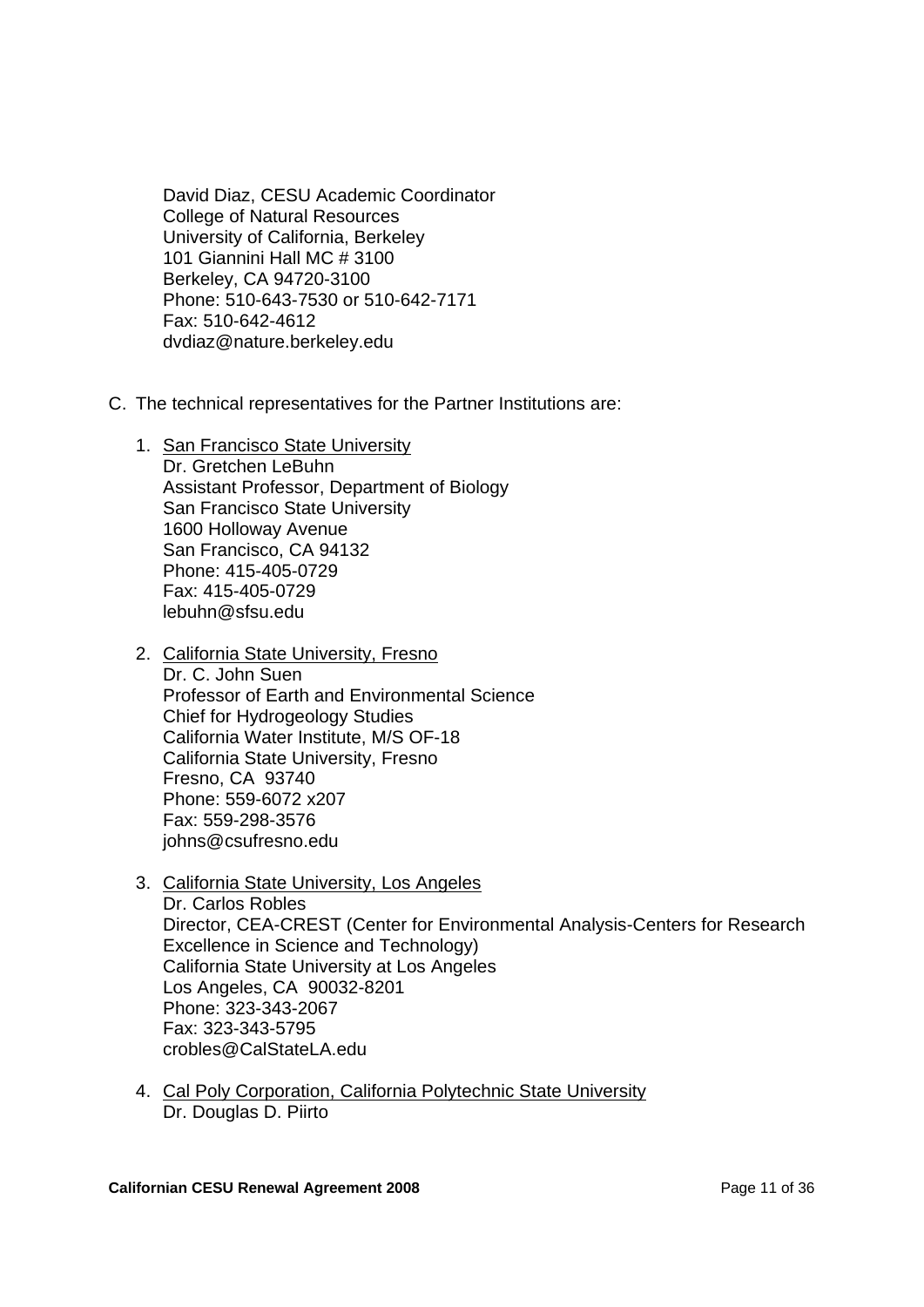Department Head, Natural Resources Management Department California Polytechnic State University San Luis Obispo, CA 93407 Phone: 805-756-2968 Fax: 805-756-1402 dpiirto@calpoly.edu

- 5. CSU, Chico Research Foundation, California State University, Chico Dr. Katie Milo Vice Provost for Research Office of Sponsored Programs California State University, Chico Chico, CA 95929-0870 Phone: 530-898-5700 Fax: 530-898-6804 kmilo@csuchico.edu
- 6. Humboldt State University Dr. James H. Howard Dean, College of Natural Resources and Sciences Humboldt State University 1 Harpst Street Arcata, CA 95521-8299 Phone: 707-826-3256 Fax: 707-826-3562 cnrsdean@humboldt.edu
- 7. California State University, Northridge Dr. Paul Wilson Professor, Department of Biology California State University Northridge, CA 91330-8303 Phone: 818-677-2937 Fax: 818-677-2034

and

Scott Perez Director, Research and Sponsored Projects California State University, Northridge 18111 Nordhoff Street Northridge, CA 91330-8232 Phone: 818-677-2901 Fax: 818-677-4691

8. California State University, Stanislaus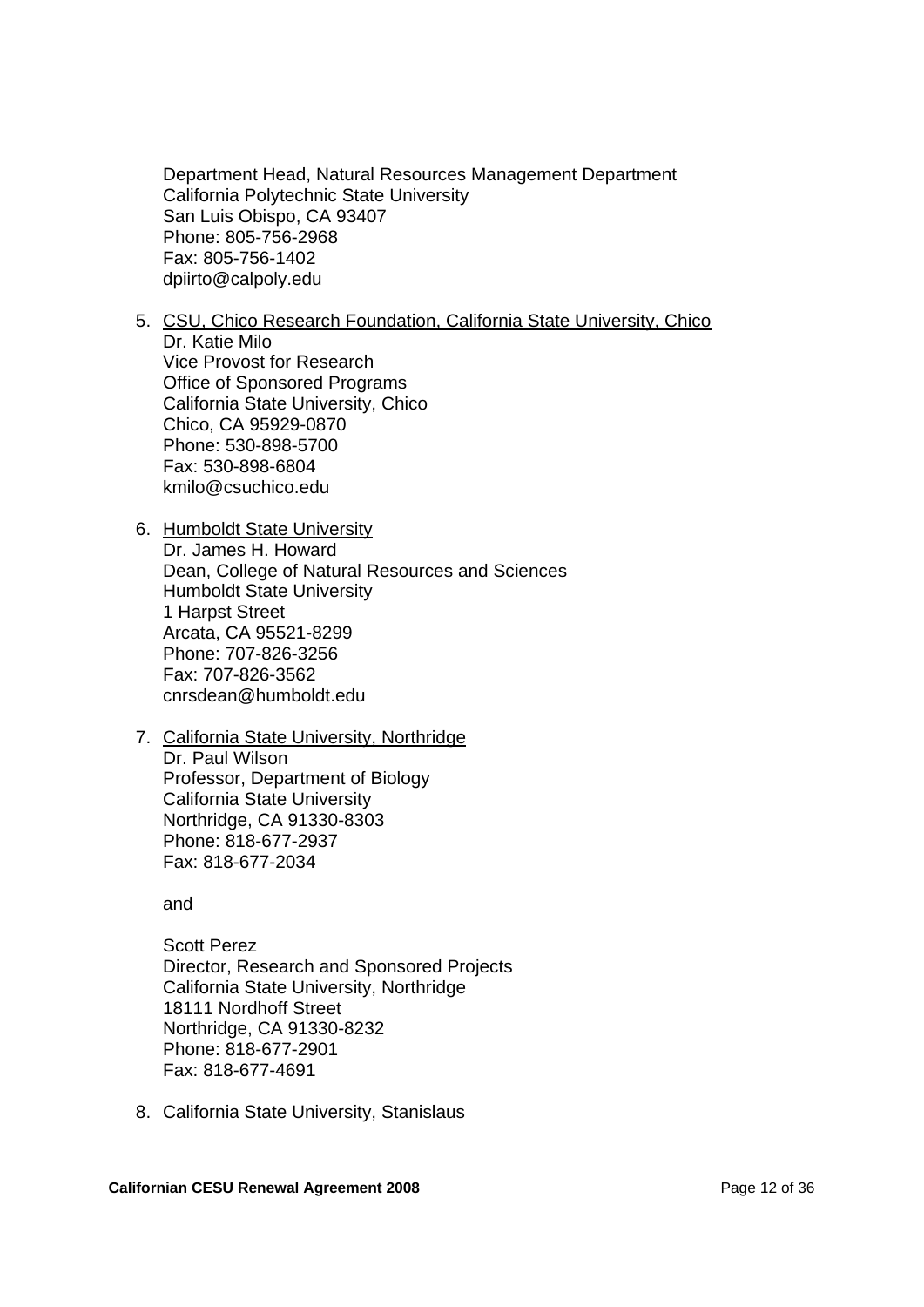Dr. Patrick A. Kelly Professor of Zoology and Coordinator Endangered Species Recovery Program (ESRP) California State University, Stanislaus One University Circle Turlock, CA 95382 Phone: 559-453-1103 Fax: 559-453-1227 pkelly@esrp.csustan.edu

#### **ARTICLE V. AWARD**

- A. Upon signature of all parties and upon satisfactory submission of a budget and related documentation from the Host University, any newly joining Federal Agency partner will obligate \$10,000 to award to the Host University to carry out this Agreement. For the Federal Agency partners listed under Article I. A., no further financial obligation is required.
- B. Payments will be made by the Federal Agencies for work in accordance with OMB Circulars A-21, A-110, A-87, A-102, A-122, A-133, and specifically, 43 CFR Part 12 (Department of the Interior), 7 CFR Parts 3015-3052 (Department of Agriculture), 14 CFR Part 1260 (National Aeronautics and Space Administration), and 22 CFR Part 518 (Department of Defense).
- C. A 17.5% indirect cost rate will be paid on work covered by the Agreement and all its modifications.
	- C.1. Exception 1: The USDA Forest Service cannot reimburse "state cooperative institutions" for indirect costs, pursuant to 7 USC 3103(16) and 7 USC 3319. Indirect costs may be used to satisfy USDA FS cost-sharing requirements of 20% of total project costs.
	- C.2. Exception 2: The NRCS indirect cost rate is limited to 10% of total direct costs for colleges, universities, and other nonprofit organizations pursuant to Section 708 of P.L. 108-199.
	- C.3. No indirect cost will be charged by the Host University for funds transferred directly from a participating Federal Agency to a Partner Institution via a modification to the Agreement.
- D. Award of additional funds or in-kind resources will be made through modifications to the Agreement subject to the rules, regulations, and policies of the individual Federal Agency proposing the modification. Copies of all modifications to the Agreement shall be kept on file with the Host University.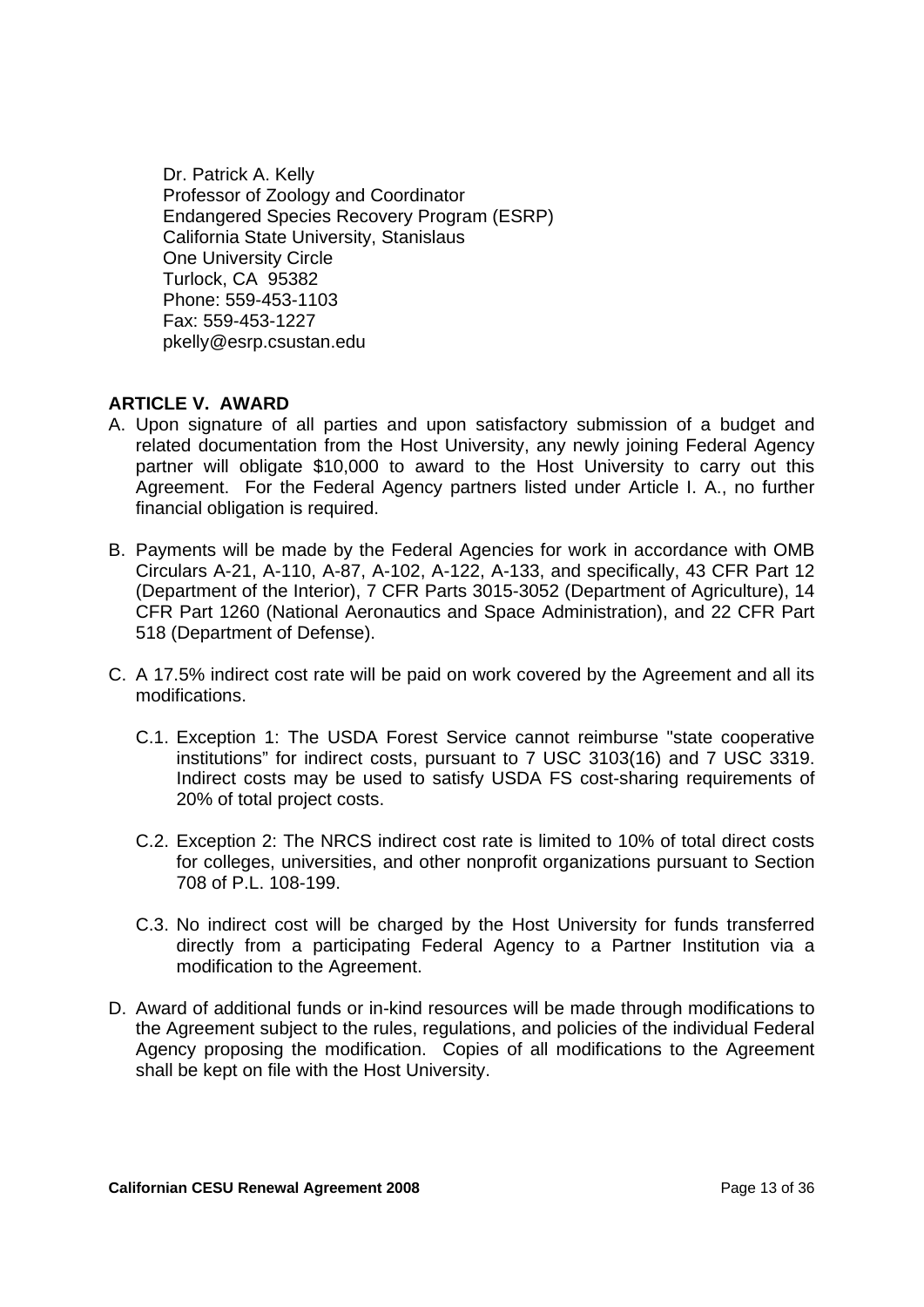- E. Nothing herein shall be construed as obligating the Federal Agencies to expend, or as involving the Federal Agencies in any contract or other obligation for the future payment of money, in excess of appropriations authorized by law and administratively allocated for specific work.
- F. The expiration of this Agreement will not affect the validity or duration of projects which have been initiated under this Agreement prior to such expiration.

#### **ARTICLE VI. PRIOR APPROVAL**

Prior approvals are in accordance with OMB Circulars A-110 or A-102, specifically 43 CFR Part 12 (Department of the Interior), 7 CFR Parts 3015-3052 (Department of Agriculture), and 14 CFR Part 1260 (National Aeronautics and Space Administration), and 22 CFR Part 518 (Department of Defense).

#### **ARTICLE VII. REPORTS AND/OR DELIVERABLES**

- A. OMB Circulars A-110 or A-102, specifically 43 CFR Part 12 (Department of the Interior), 7 CFR Parts 3015-3052 (Department of Agriculture), and 14 CFR Part 1260 (National Aeronautics and Space Administration) establish uniform reporting procedures for financial and technical reporting. Also, in accordance with 22 CFR part 518 (Department of Defense).
- B. As appropriate, the Host University will convene periodic meetings of Californian CESU Federal Agencies and Partner Institutions for the purpose of collaboration and coordination of CESU activities. Copies of the meeting minutes will be available to all parties to the Agreement.
- C. A current role and mission statement for the Californian CESU will be agreed to and maintained by all Californian CESU cooperators. Copies of the role and mission statement will be available to all parties to the Agreement.
- D. Annual work plans will be developed to guide the specific activities of the Californian CESU and will:
	- 1. Describe the Californian CESU's ongoing and proposed research, technical assistance and education activities;
	- 2. Describe anticipated projects and products; and
	- 3. Identify faculty, staff and students involved in the Californian CESU during the year.

Copies of the annual work plan will be available to all parties to the Agreement.

E. A current multi-year strategic plan will be maintained to generally guide the Californian CESU. Copies of the strategic plan will be available to all parties to the Agreement.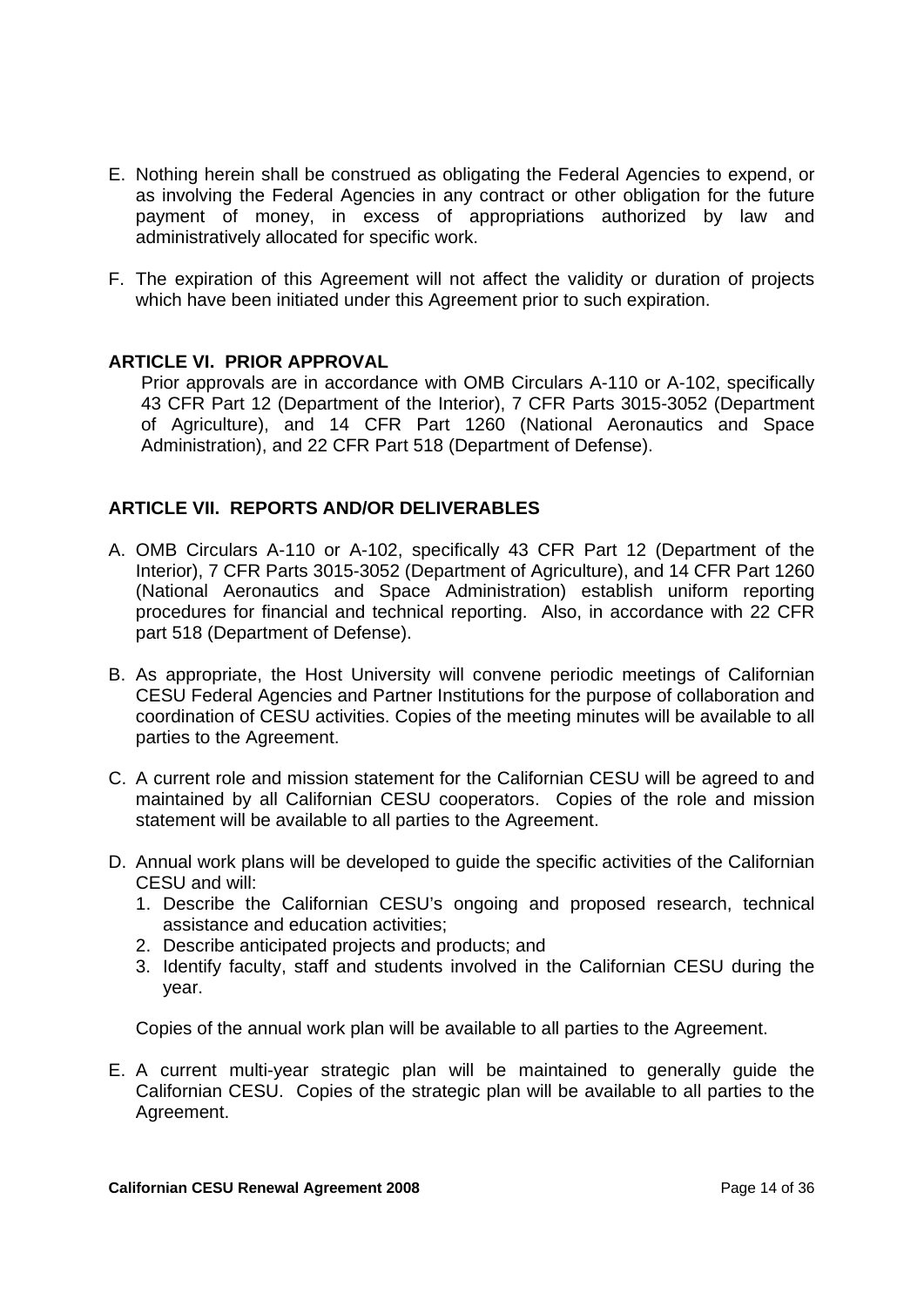#### **ARTICLE VIII. PROPERTY UTILIZATION AND DISPOSITION**

Property utilization and disposition is in accordance with OMB Circulars A-110 or A-102, specifically 43 CFR Part 12 (Department of the Interior), 7 CFR Parts 3015- 3052 (Department of Agriculture), and 14 CFR Part 1260 (National Aeronautics and Space Administration).

#### **ARTICLE IX. TERMINATION**

Termination of this Agreement is in accordance with OMB Circulars A-110 or A-102, specifically 43 CFR Part 12 (Department of the Interior), 7 CFR Parts 3015-3052 (Department of Agriculture), and 14 CFR Part 1260 (National Aeronautics and Space Administration). Any party to this Agreement may terminate its participation by delivery of thirty (30) days advance written notice to each of the Federal Agencies and the Host University.

### **ARTICLE X. REQUIRED/SPECIAL PROVISIONS**

- A. REQUIRED PROVISIONS:
	- 1. NON-DISCRIMINATION: All activities pursuant to this Agreement and the provisions of Executive Order 11246; shall be in compliance with requirements of Title VI of the Civil Rights Act of 1964 (78 Stat. 252 42 U.S.C. § 2000d et seq.); Title V, Section 504 of the Rehabilitation Act of 1973 (87 Stat. 394; 29 U.S.C. § 794); the Age Discrimination Act of 1975 (89 Stat. 728; 42 U.S.C. § 6101 et seq.); and with all other Federal laws and regulations prohibiting discrimination on grounds of race, color, national origin, handicap, religious or sex in providing of facilities and service to the public.
	- 2. CONSISTENCY WITH PUBLIC LAWS: Nothing herein contained shall be deemed to be inconsistent with or contrary to the purpose of or intent of any Act of Congress establishing, affecting, or relating to the Agreement.
	- 3. APPROPRIATIONS (Anti-Deficiency Act, 31 U.S.C. 1341): Nothing herein contained in this Agreement shall be construed as binding the Federal Agencies to expend in any one fiscal year any sum in excess of appropriations made by Congress, for the purposes of this Agreement for that fiscal year, or other obligation for the further expenditure of money in excess of such appropriations.
	- 4. OFFICIALS NOT TO BENEFIT: No Member of, Delegate to, Resident Commissioner in, Congress shall be admitted to any share or part of this Agreement or to any benefit to arise therefrom.
	- 5. LOBBYING PROHIBITION: The parties will abide by the provisions of 18 U.S.C. 1913 (Lobbying with Appropriated Moneys), which states:

No part of the money appropriated by any enactment of Congress shall, in the absence of express authorization by Congress, be used directly or indirectly to pay for any personal service, advertisement, telegram, telephone, letter, printed or written matter, or other device, intended or designed to influence in any manner a Member of Congress, a jurisdiction,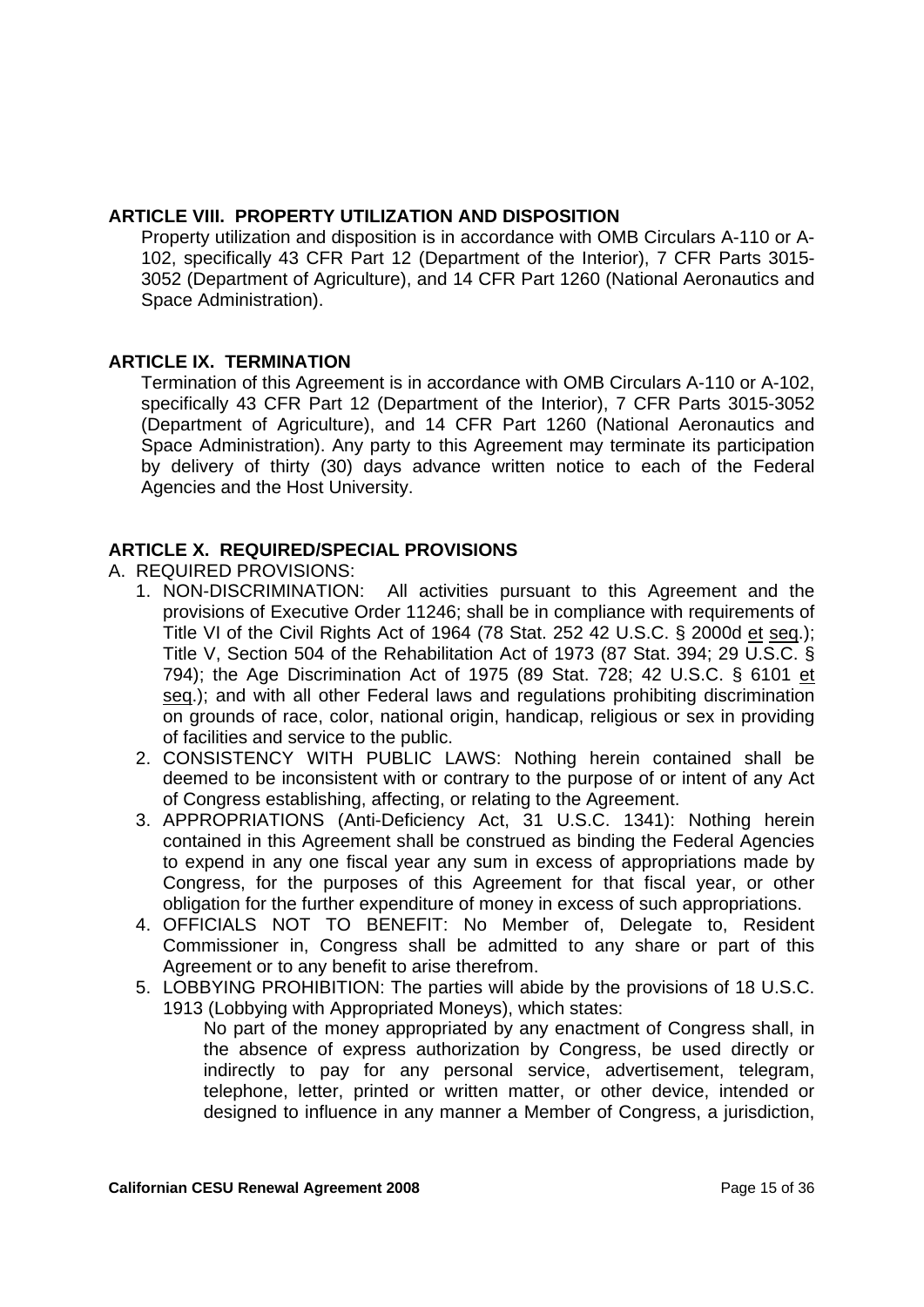or an official of any government, to favor, adopt, or oppose, by vote or otherwise, any legislation, law, ratification, policy, or appropriation, whether before or after the introduction of any bill, measure, or resolution proposing such legislation, law, ratification, policy, or appropriation; but this shall not prevent officers or employees of the United States or of its departments or agencies from communicating to any such Member or official, at his request, or to Congress or such official, through the proper official channels, requests for any legislation, law, ratification, policy, or appropriations which they deem necessary for the efficient conduct of the public business, or from making any communication whose prohibition by this section might, in the opinion of the Attorney General, violate the Constitution or interfere with the conduct of foreign policy, counter-intelligence, intelligence, or national security activities.

#### 6. LIABILITY PROVISION:

#### Governmental Parties

The Federal Agencies, Host University and Partner Institutions which are governmental parties, each accept responsibility for any property damage, injury, or death caused by the acts or omissions of their respective employees, acting within the scope of their employment, to the fullest extent permitted by their respective applicable laws, including laws concerning self-insurance.

To the extent work by governmental parties is to be performed through subcontract by non-governmental entities or persons, the governmental party subcontracting work will require that subcontracted entity or person to meet provisions (a), (b), and (c) for non-governmental parties stated below.

#### Non-governmental Parties

Work provided by non-governmental entities or persons, will require that entity or person to:

- (a) Have public and employee liability insurance from a responsible company or companies with a minimum limitation of one million dollars (\$1,000,000) per person for any one claim, and an aggregate limitation of three million dollars (\$3,000,000) for any number of claims arising from any one incident. In subsequent modifications, the parties may negotiate different levels of liability coverage, as appropriate. The policies shall name the United States as an additional insured, shall specify that the insured shall have no right of subrogation against the United States for payments of any premiums or deductibles due thereunder, and shall specify that the insurance shall be assumed by, be for the account of, and be at the insured's sole risk; and
- (b) Pay the United States the full value for all damages to the lands or other property of the United States caused by such person or organization, its representatives, or employees; and
- (c) Indemnify, save and hold harmless, and defend the United States against all fines, claims, damages, losses, judgments, and expenses arising out of, or from, any omission or activity of such person or organization, its representatives, or employees.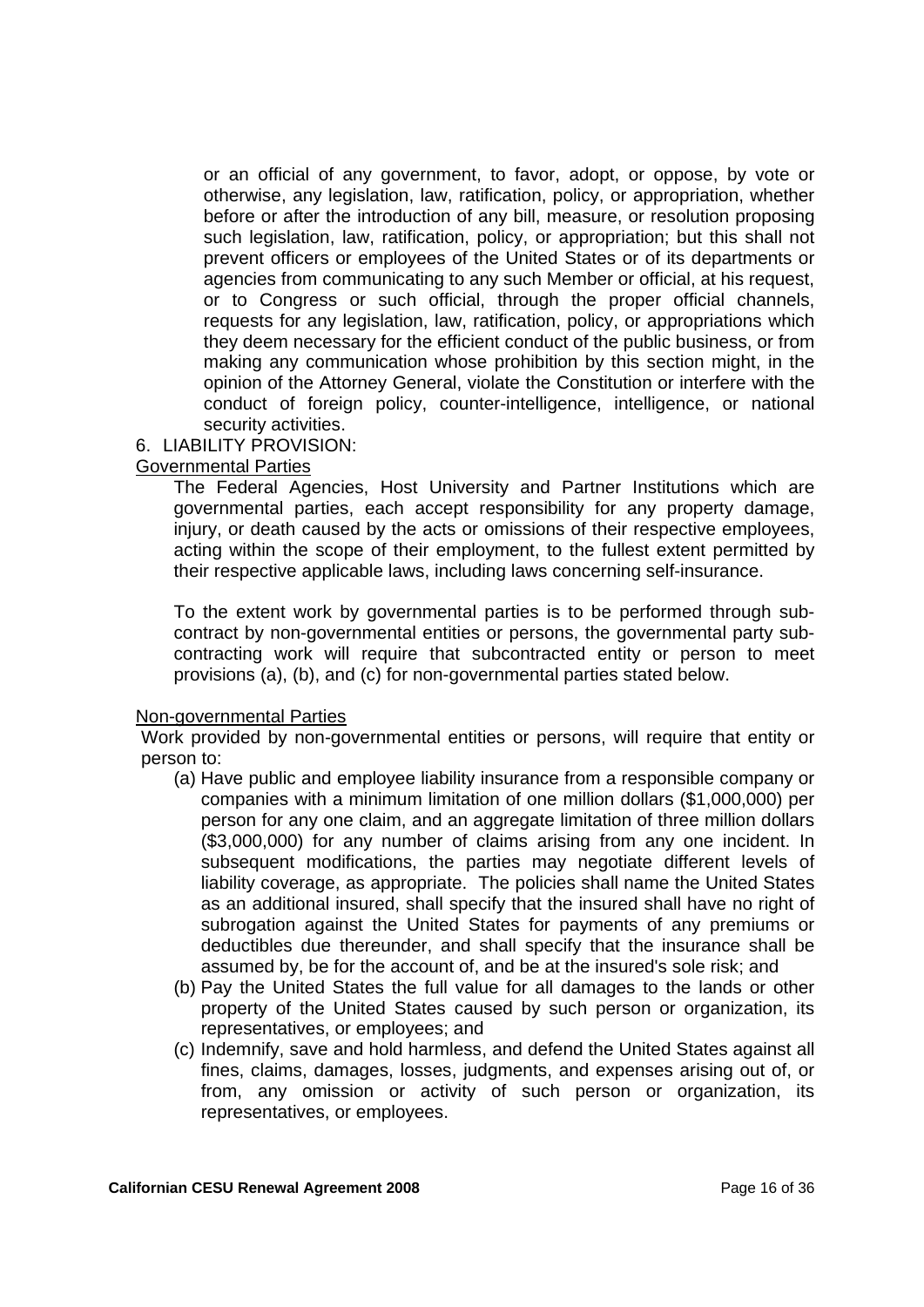Non-governmental Partner Institutions shall provide the Federal Agencies confirmation of such insurance coverage, prior to beginning specific work authorized herein and specified in subsequent modifications.

- B. SPECIAL PROVISIONS:
	- 1. Joint publication of results is encouraged; however, no party will publish any results of joint effort without consulting the other. This is not to be construed as applying to popular publication of previously published technical matter. Publication may be joint or independent as may be agreed upon, always giving due credit to the cooperation of participating Federal Agencies, the Host University, and Partner Institutions, and recognizing within proper limits the rights of individuals doing the work. In the case of failure to agree as to the manner of publication or interpretation of results, either party may publish data after due notice (not to exceed 60 days) and submission of the proposed manuscripts to the other. In such instances, the party publishing the data will give due credit to the cooperation but assume full responsibility of any statements on which there is a difference of opinion. Federal agencies reserve the right to issue a disclaimer if such a disclaimer is determined to be appropriate.
	- 2. The results of any cooperative studies may be used in developing theses in partial fulfillment of requirements for advanced degrees and nothing herein shall delay publication of theses.
	- 3. Individual modifications shall include specific plans for data management, sharing, and archiving, as appropriate.

### **ARTICLE XI. DOCUMENTS INCORPORATED BY REFERENCE**

- A. The following are to be incorporated into this Agreement:
	- 1. DI-2010, Certifications for the Host University regarding debarment, suspension and other responsibility matter, drug-free workplace requirements and lobbying.

### **ARTICLE XII. ATTACHMENTS**

- A. The following are attached:
	- 1. ATTACHMENT 1 Financial Status Report, SF 269A
	- 2. ATTACHMENT 2 Request for Advance or Reimbursement, SF 270
	- 3. ATTACHMENT 3 Federal Cash Transactions Report, SF272
	- 4. ATTACHMENT 4 ACH Payment, SF3881
	- 5. ATTACHMENT 5 Example Modification Template

### **ARTICLE XIII. AUTHORIZING SIGNATURES**

The following authorizing signatures are attached:

#### U.S. DEPARTMENT OF THE INTERIOR

A. Bureau of Land Management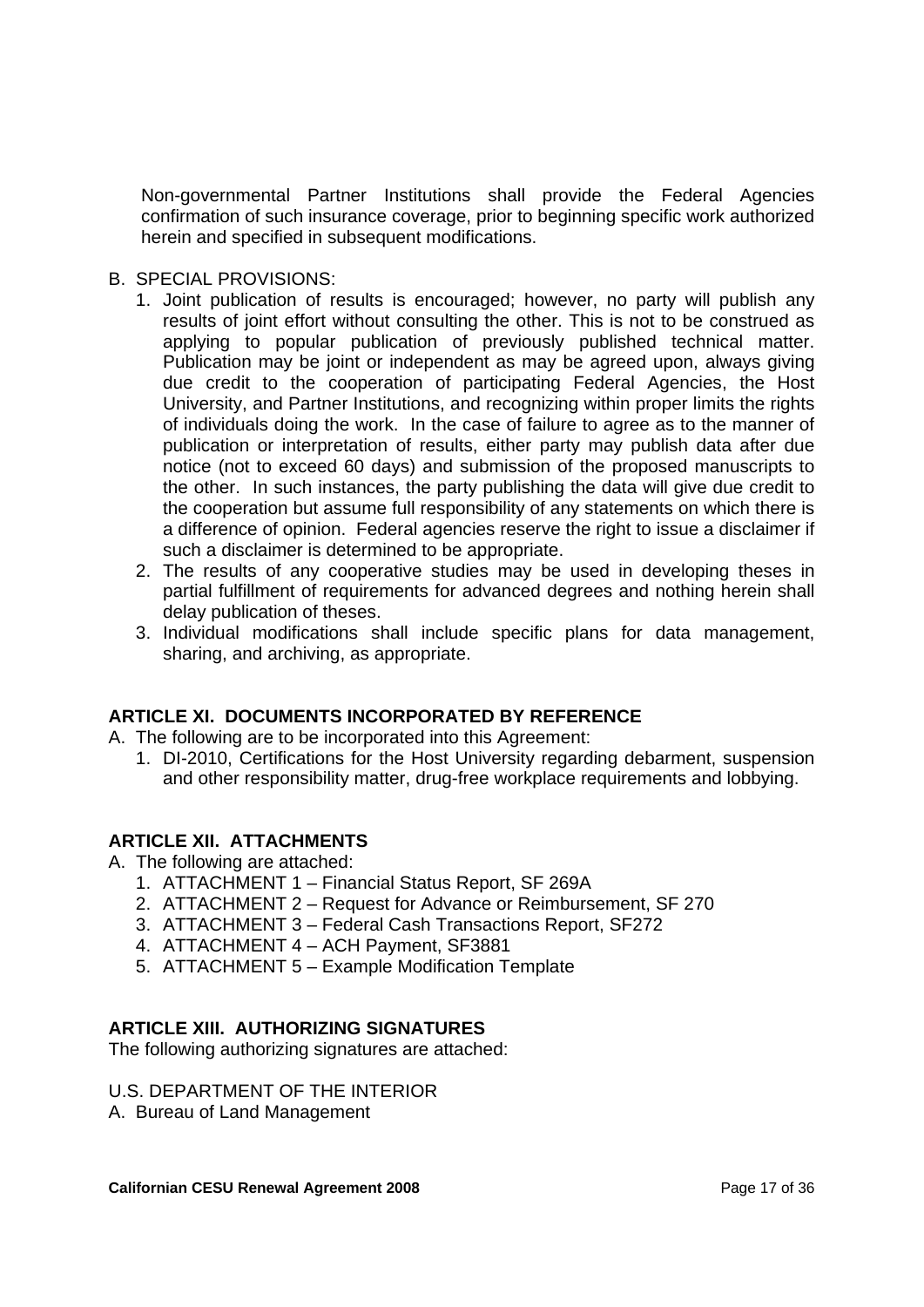- B. Bureau of Reclamation
- C. US Fish and Wildlife Service
- D. U.S. Geological Survey
- E. National Park Service

#### U.S. DEPARTMENT OF AGRICULTURE

- F. USDA Forest Service
- G. Natural Resources Conservation Service

#### H. NATIONAL AERONAUTICS AND SPACE ADMINISTRATION

#### DEPARTMENT OF DEFENSE

- I. Office of the Deputy Under Secretary of Defense (Installations and Environment)
- J. UNIVERSITY OF CALIFORNIA (HOST)
- K. San Francisco State University
- L. California State University, Fresno
- M. California State University, Los Angeles
- N. Cal Poly Corporation, California Polytechnic State University
- O. CSU, Chico Research Foundation, California State University, Chico
- P. Humboldt State University
- Q. California State University, Northridge
- R. California State University, Stanislaus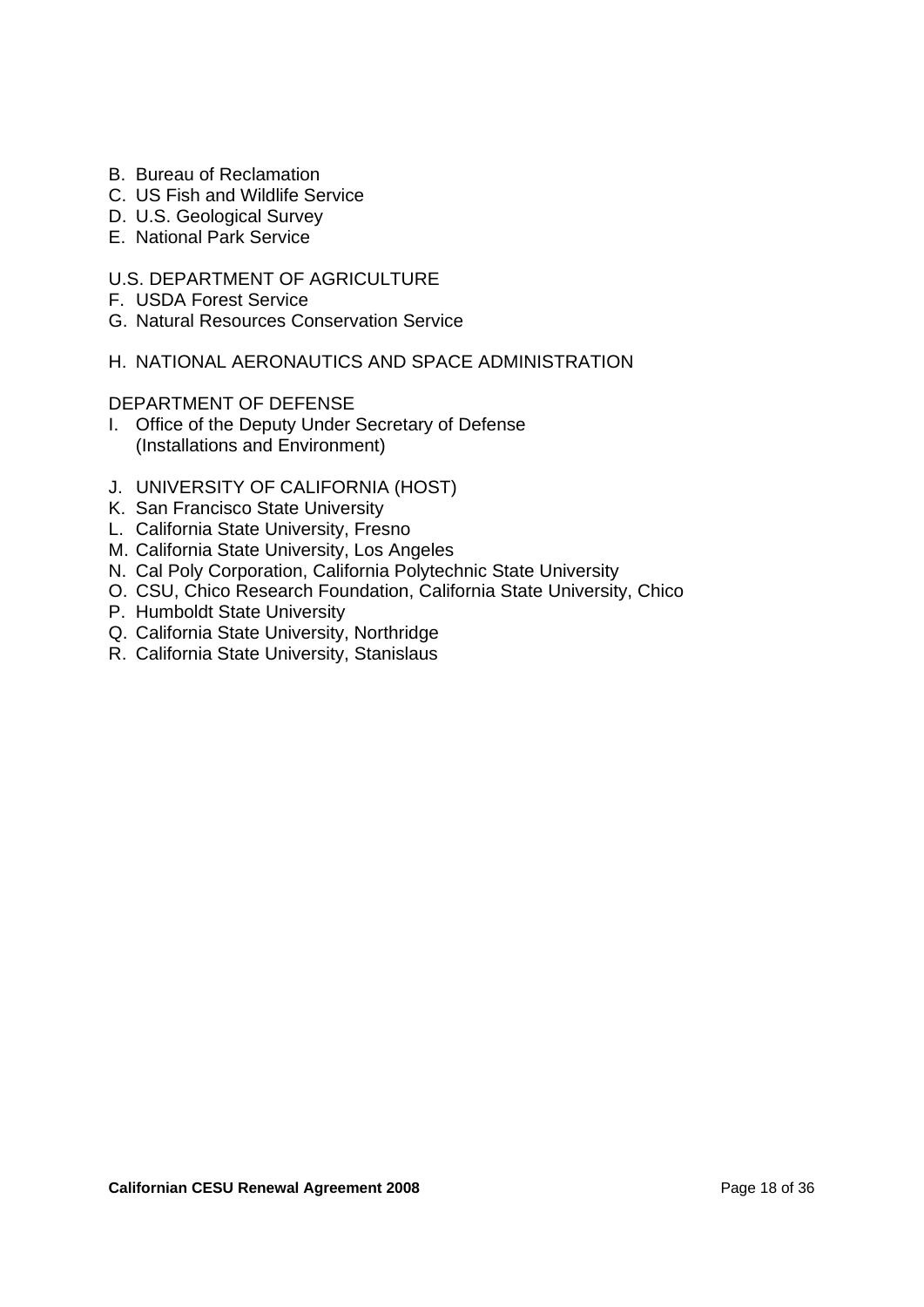A. Bureau of Land Management

Mike Poo **State Director** 

**Traci D. Thaler Grants Management Officer** 

 $\frac{6}{2008}$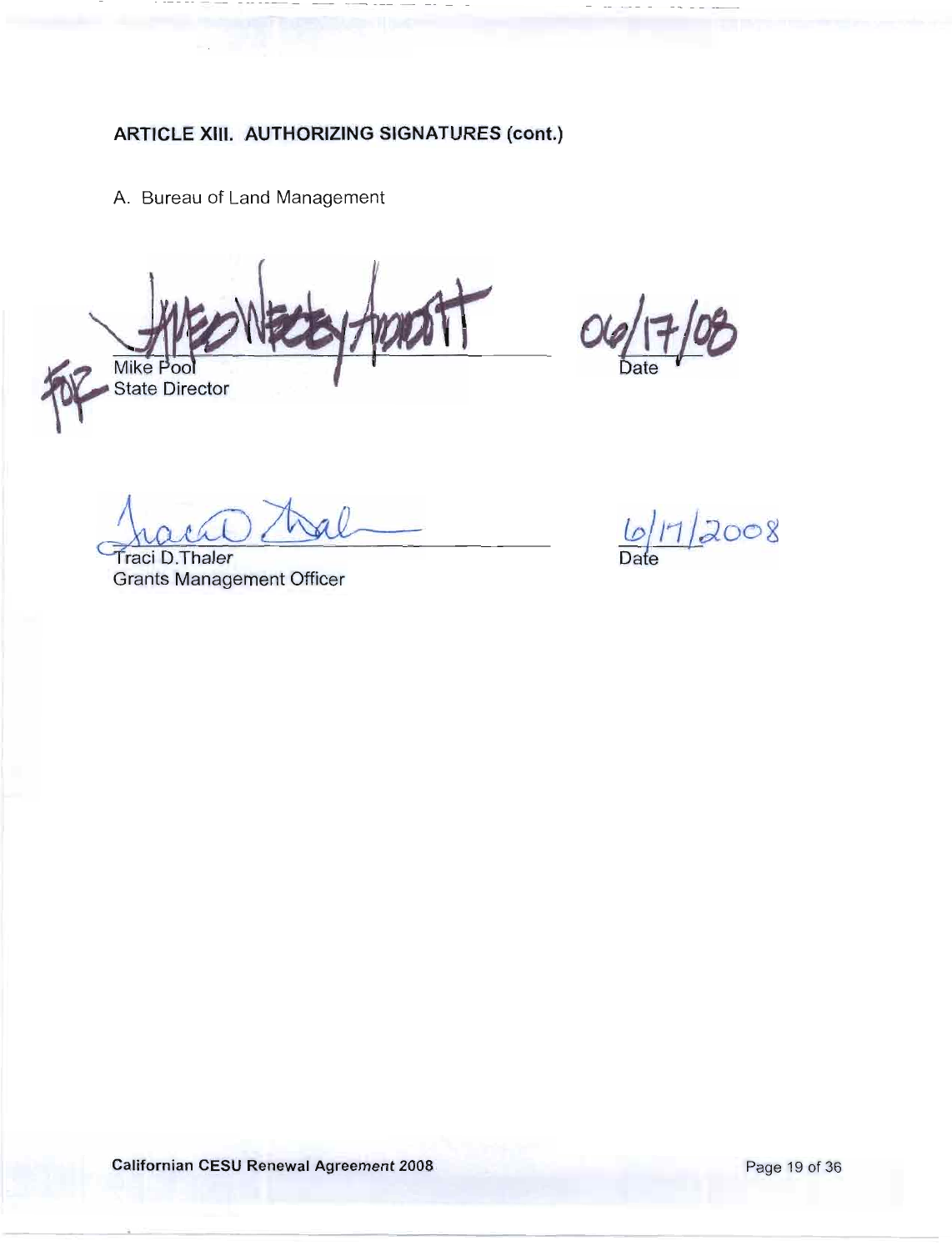**B** Bureau of Reclamation

 $\frac{20}{\frac{1}{1000}}$  March 2008

[Print Title]:

Californian CESU Renewal Agreement

Page 20 of 36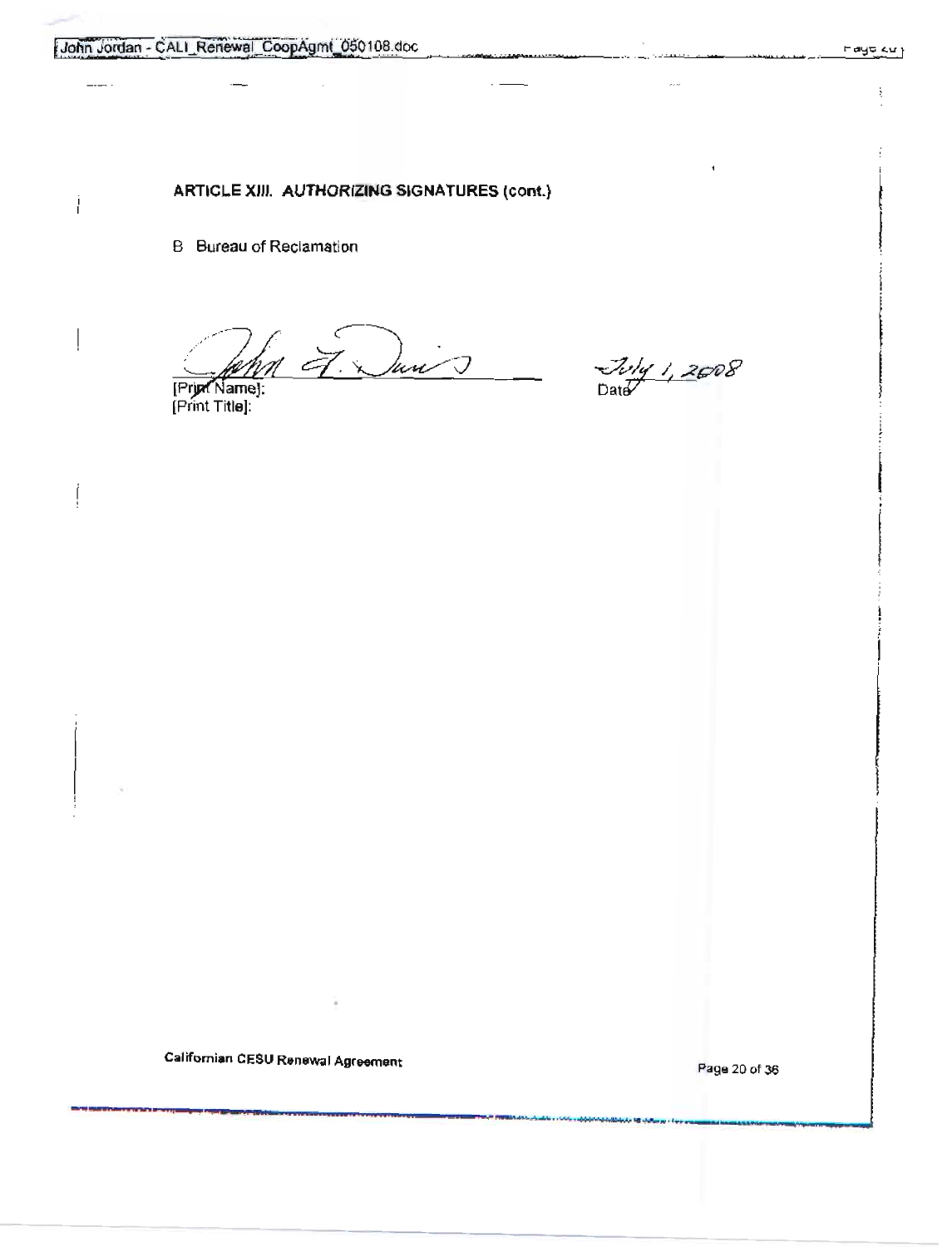C. U.S. Fish and Wildlife Service

 $6 - 8 - 7$ 

Date

Kenneth McDermond Deputy Regional Director, Region 8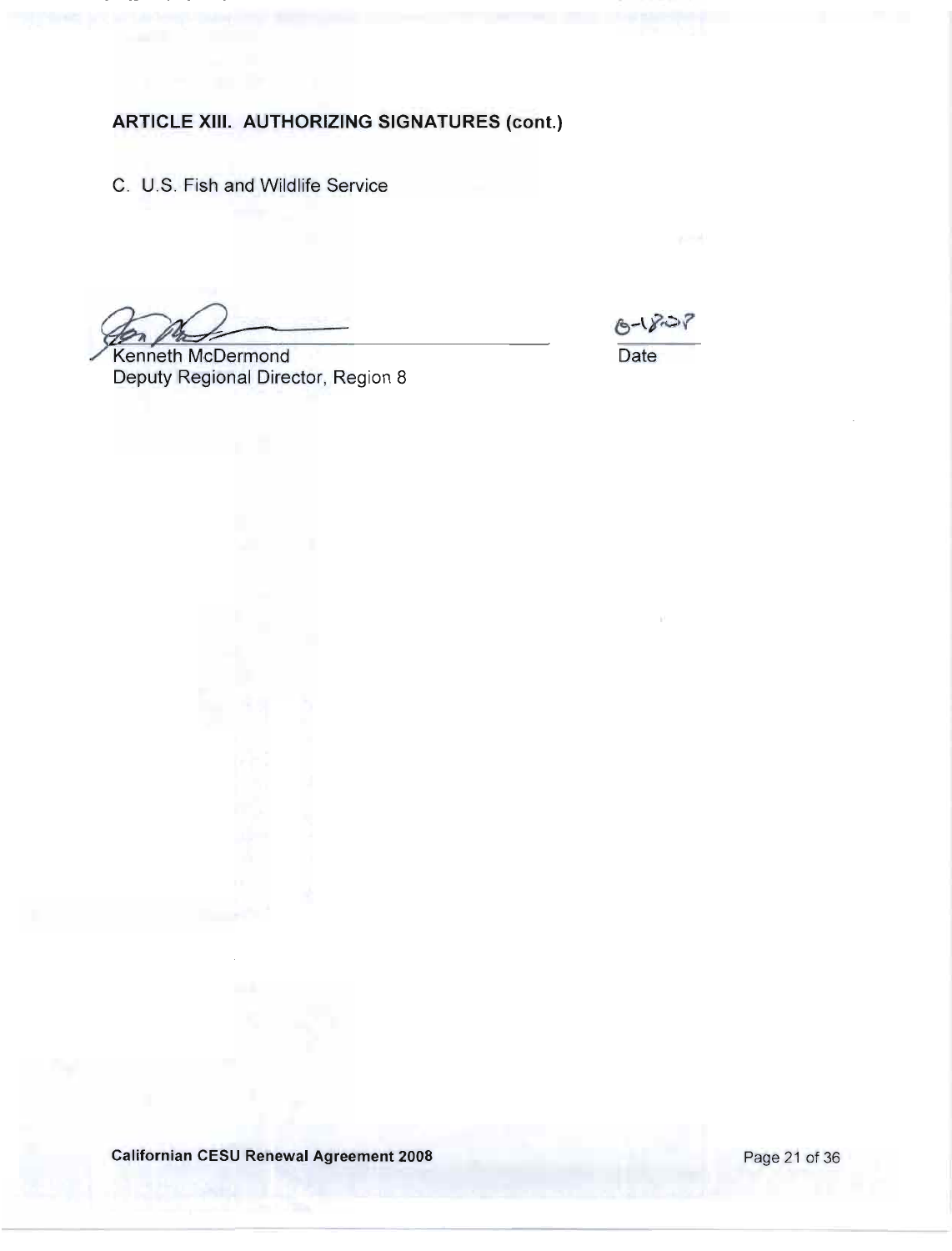D. U.S. Geological Survey

Sherri Ly Bredesen<br>Contracting Officer

**Californian CESU Renewal Agreement 2008**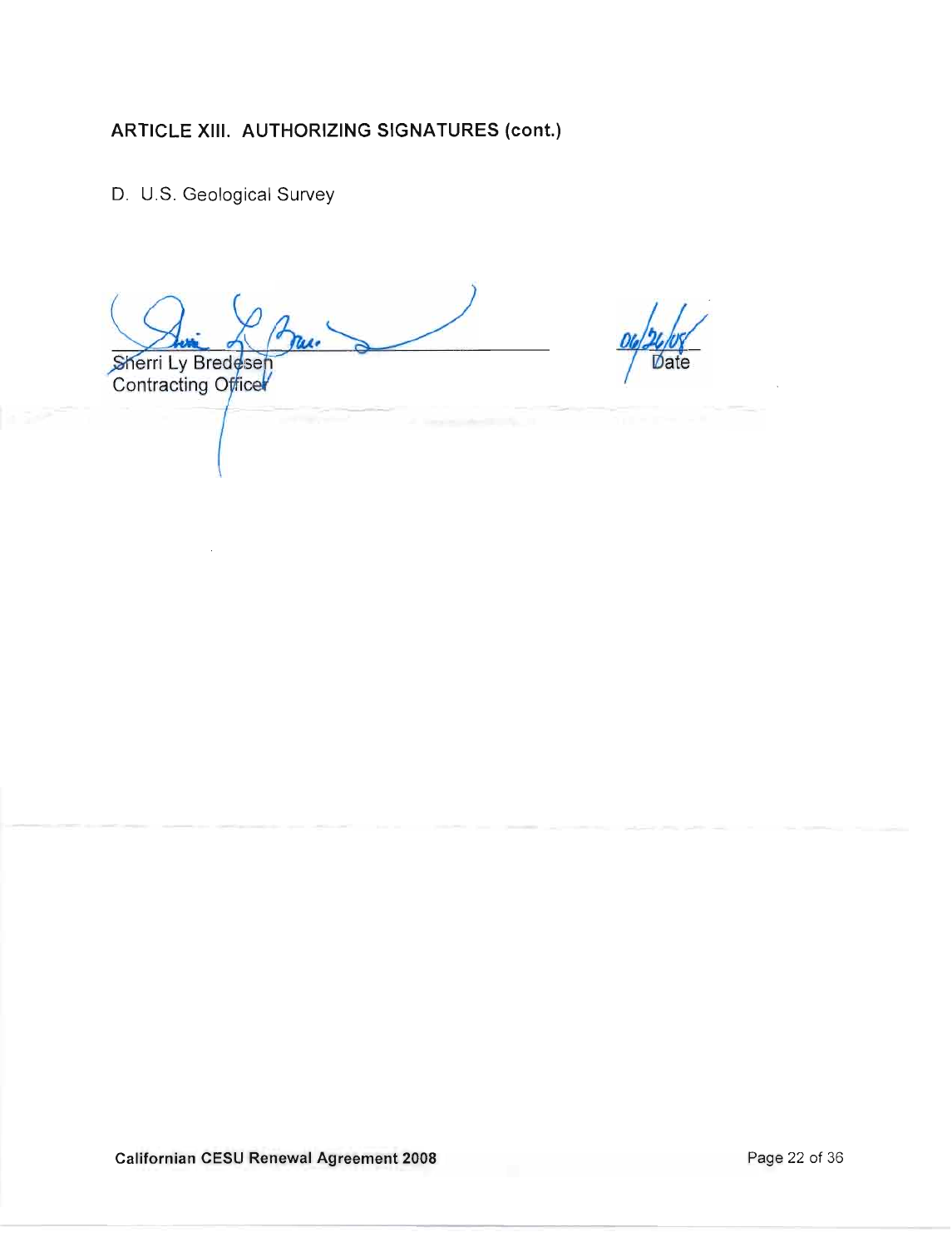## E. National Park Service

Jonathan B. Jan/is **Regional Director** 

 $1/88$  $\overline{p}$ ate

Jamie Sherrill Contracts/Agreements, Team Leader

 $\frac{6}{26}$  08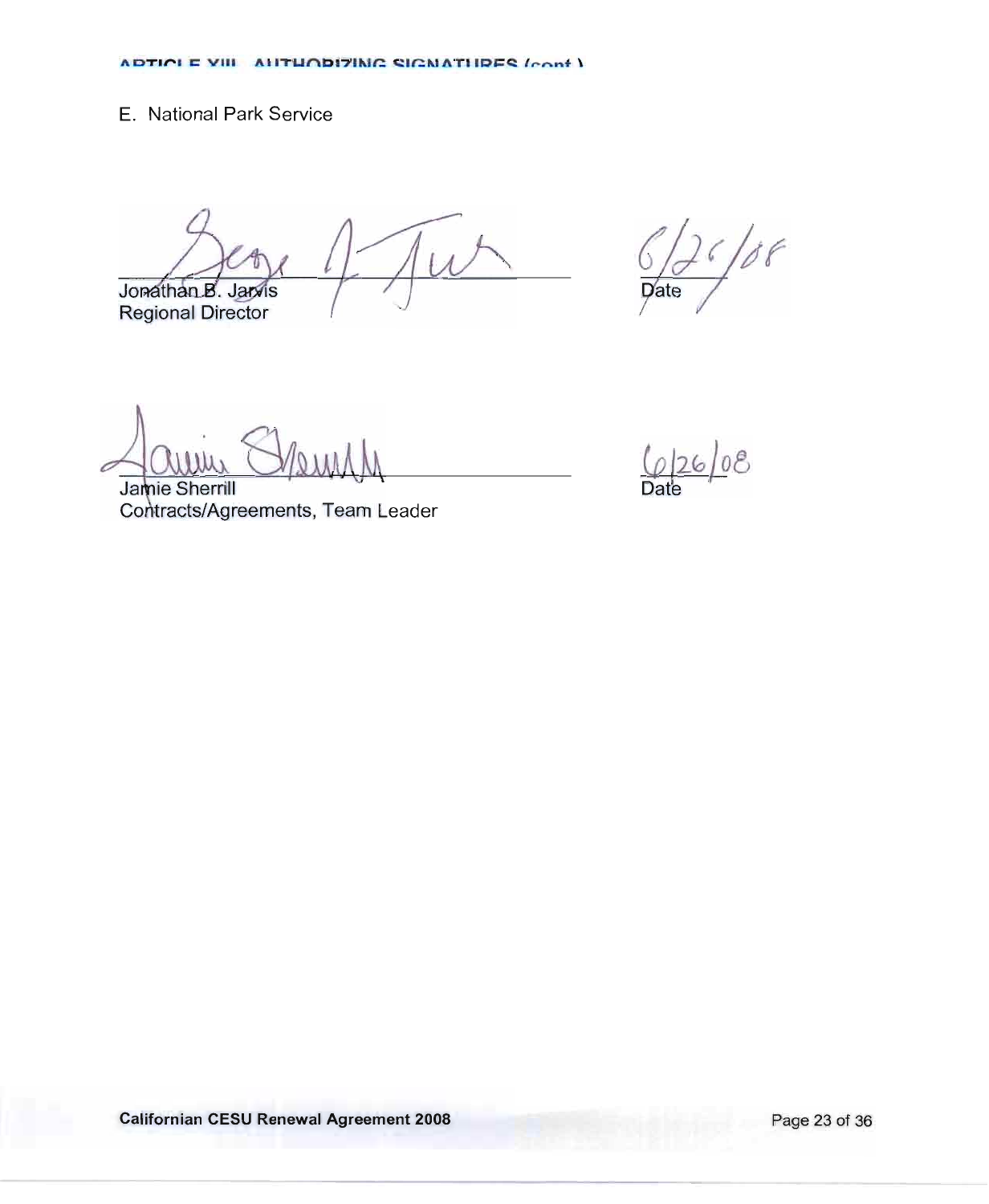F. USDA Forest Service

**Beth Giron Pendleton** Acting Station Director, Pacific Southwest Research Station **JUL 01 2008** 

Date

ゝ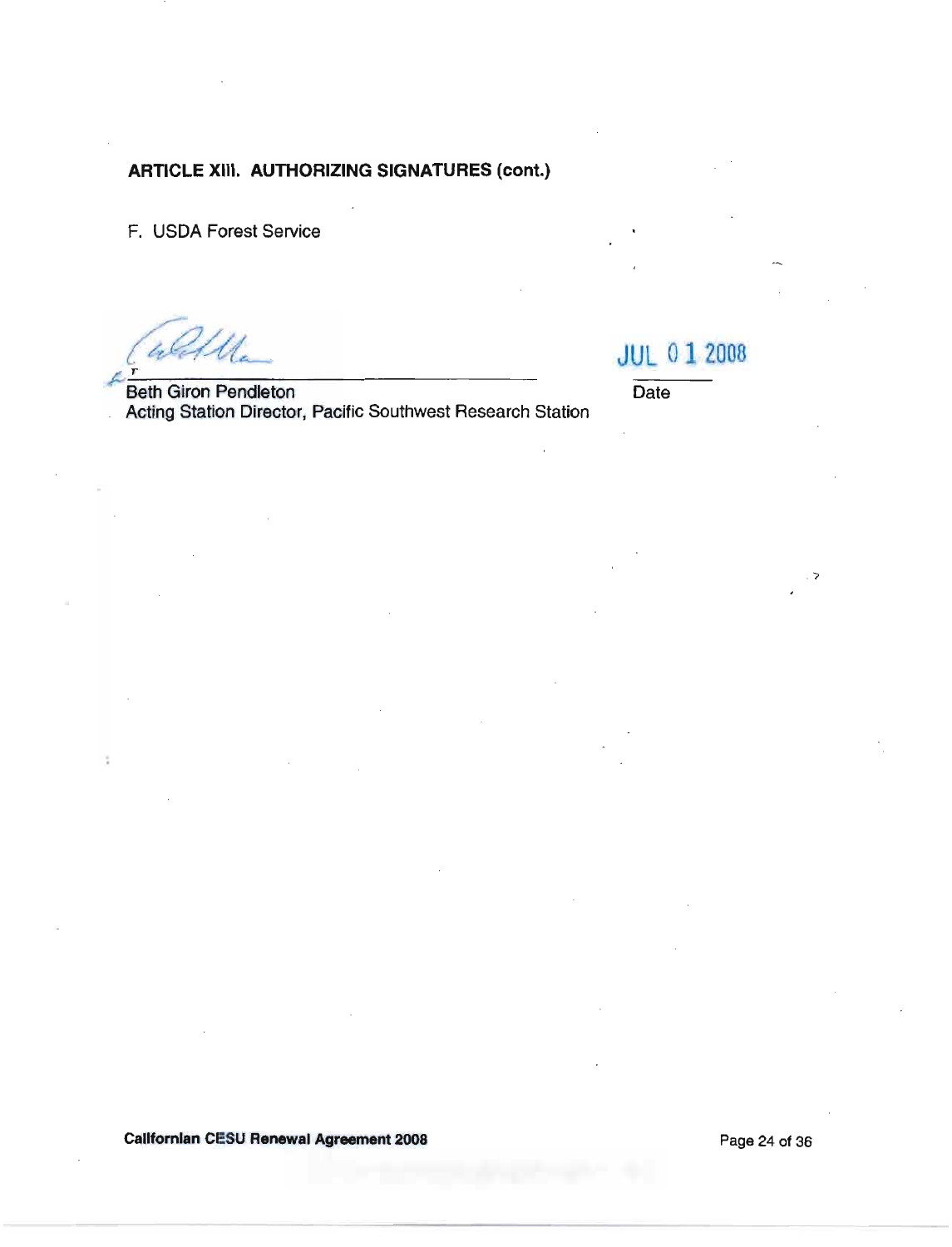G. Natural Resources Conservation Service

reles ahie źл Katherine Gugulis

Deputy Chief for Management

Californian CESU Renewal Agreement 2008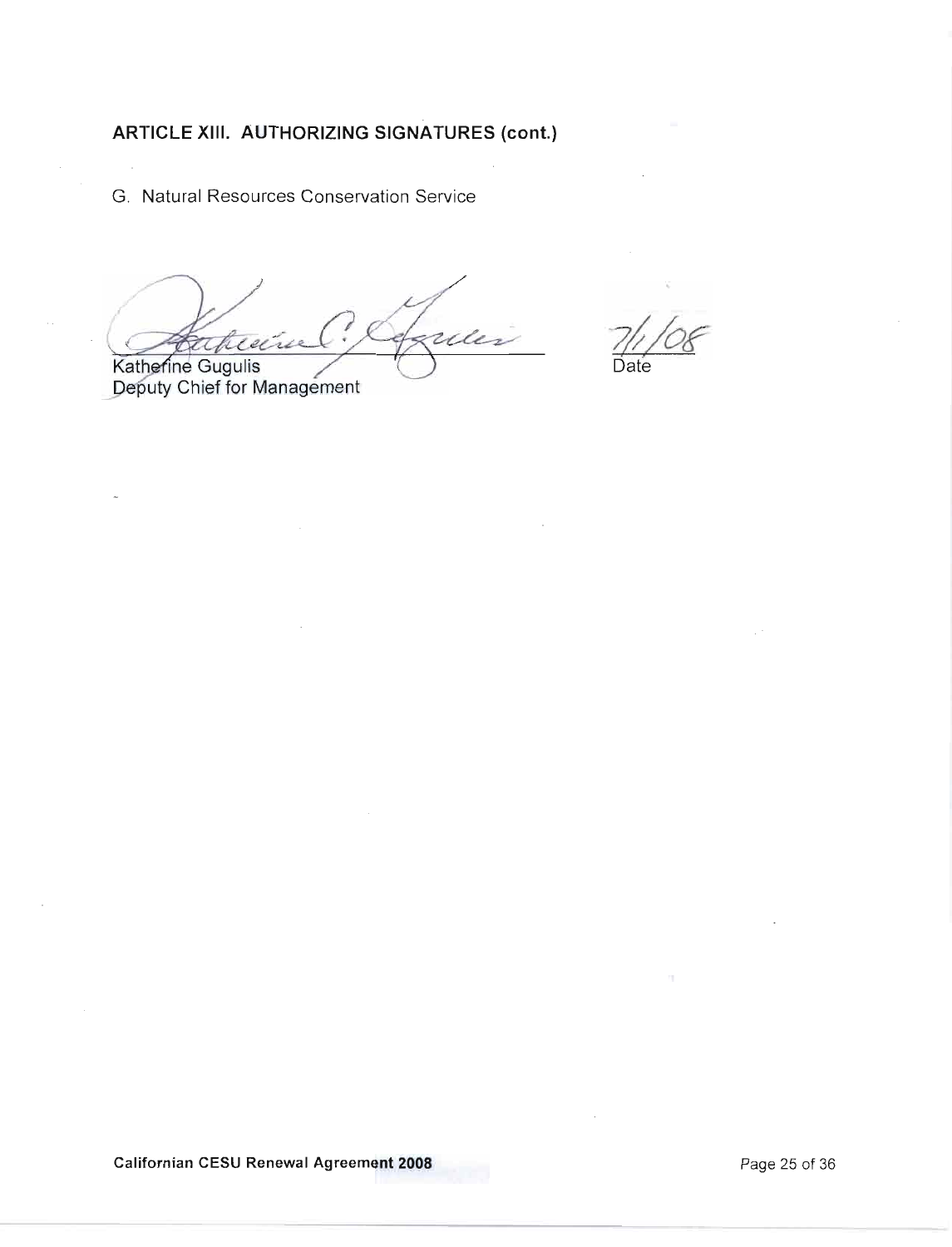H. National Aeronautics and Space Administration

Dr. Steven V. Zornetzer/ Associate Director for Institutions and Research

 $6/25/08$ 

Date

지수하다 나는 아이들을 만들어 있는 것이 좋아하다.

Californian CESU Renewal Agreement 2008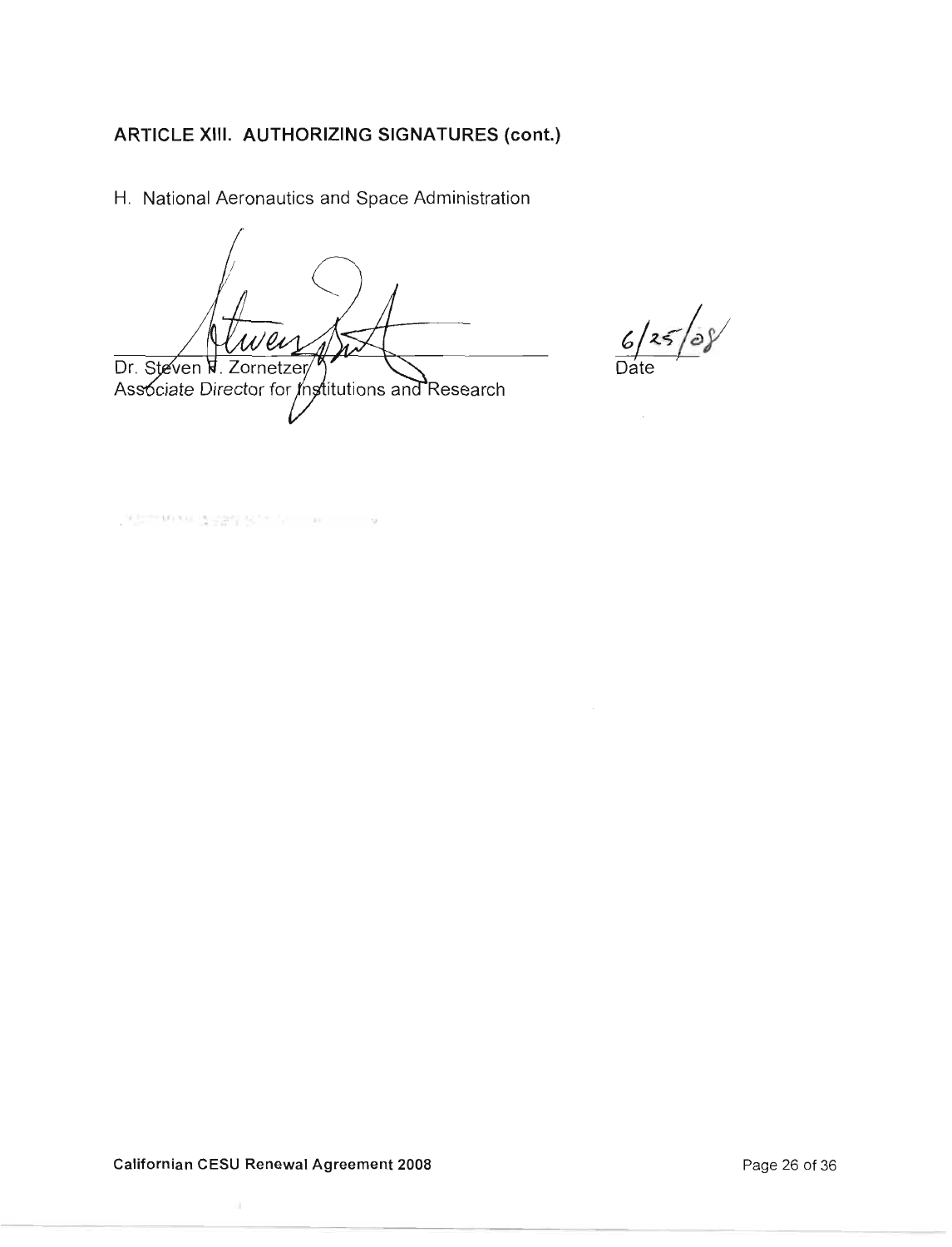I. Department of Defense Office of the Deputy Under Secretary of Defense (Installations and Environment)

Kenneth E. Goddard

 $\frac{7}{\text{Date}}$ 

**Grants Officer** U.S. Army Engineering and Support Center, Huntsville AL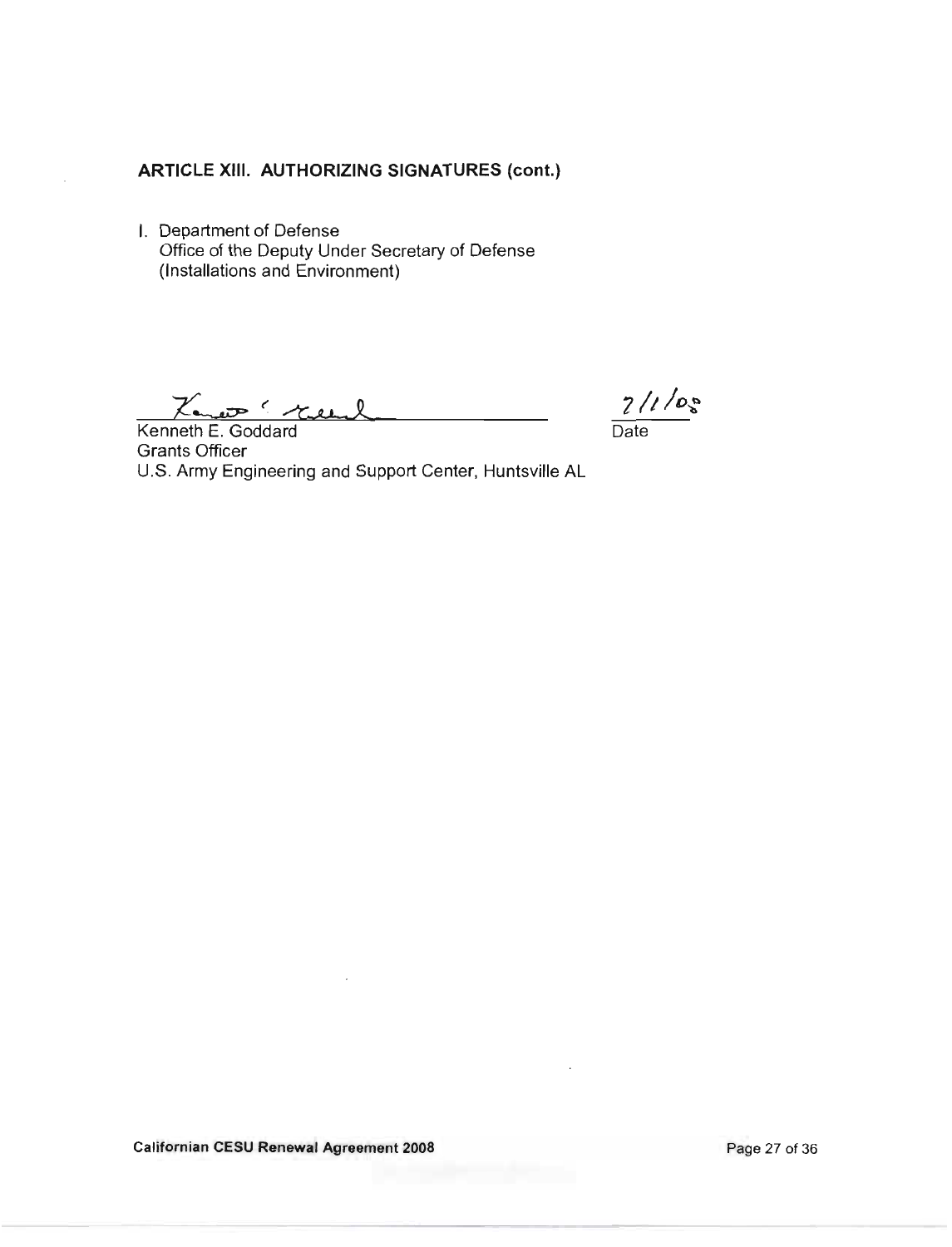J. University of California, systemwide authorization

 $\frac{6|108}{\text{Date}}$ 

Steven V.W. Beckwith Vice President for Research and Graduate Studies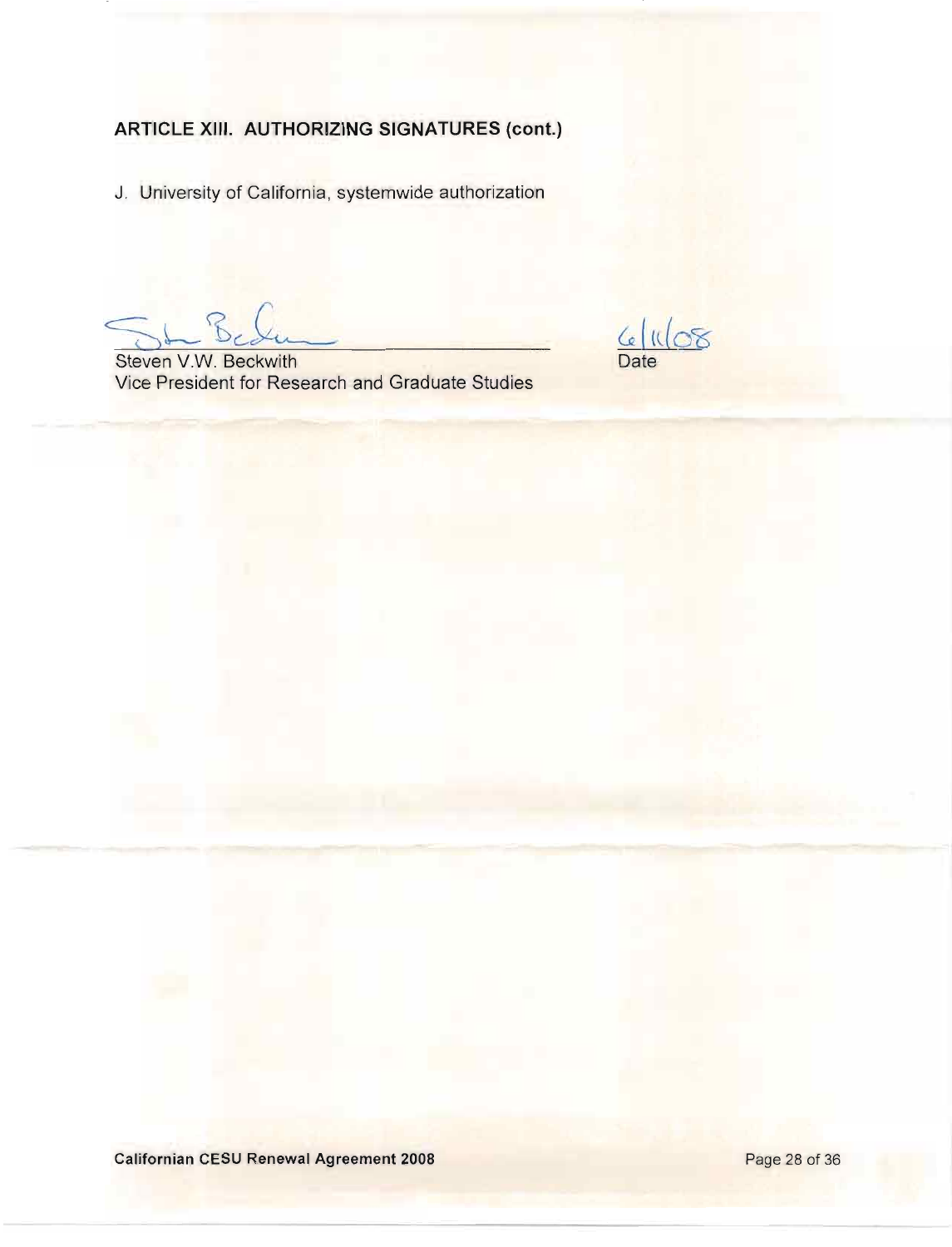K. San Francisco State University

Date

Stephen Smith<br>Director of Procurement and Contracts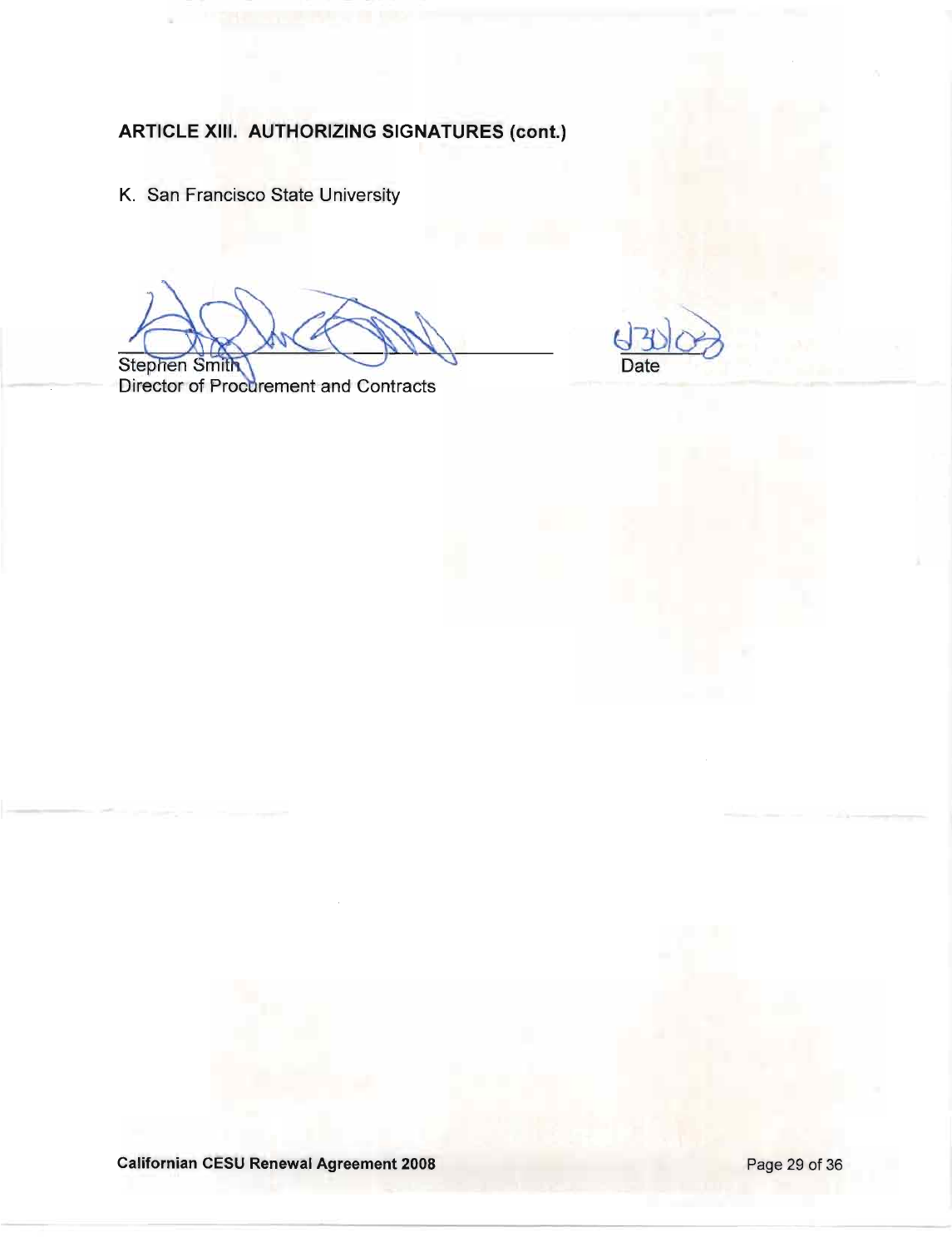L. California State University, Fresno

Them Itht

Thomas McClanahan Associate Vice President for Research & Sponsored Programs

 $\frac{6}{12}/08$ <br>Date

**Californian CESU Renewal Agreement 2008** 

Page 30 of 36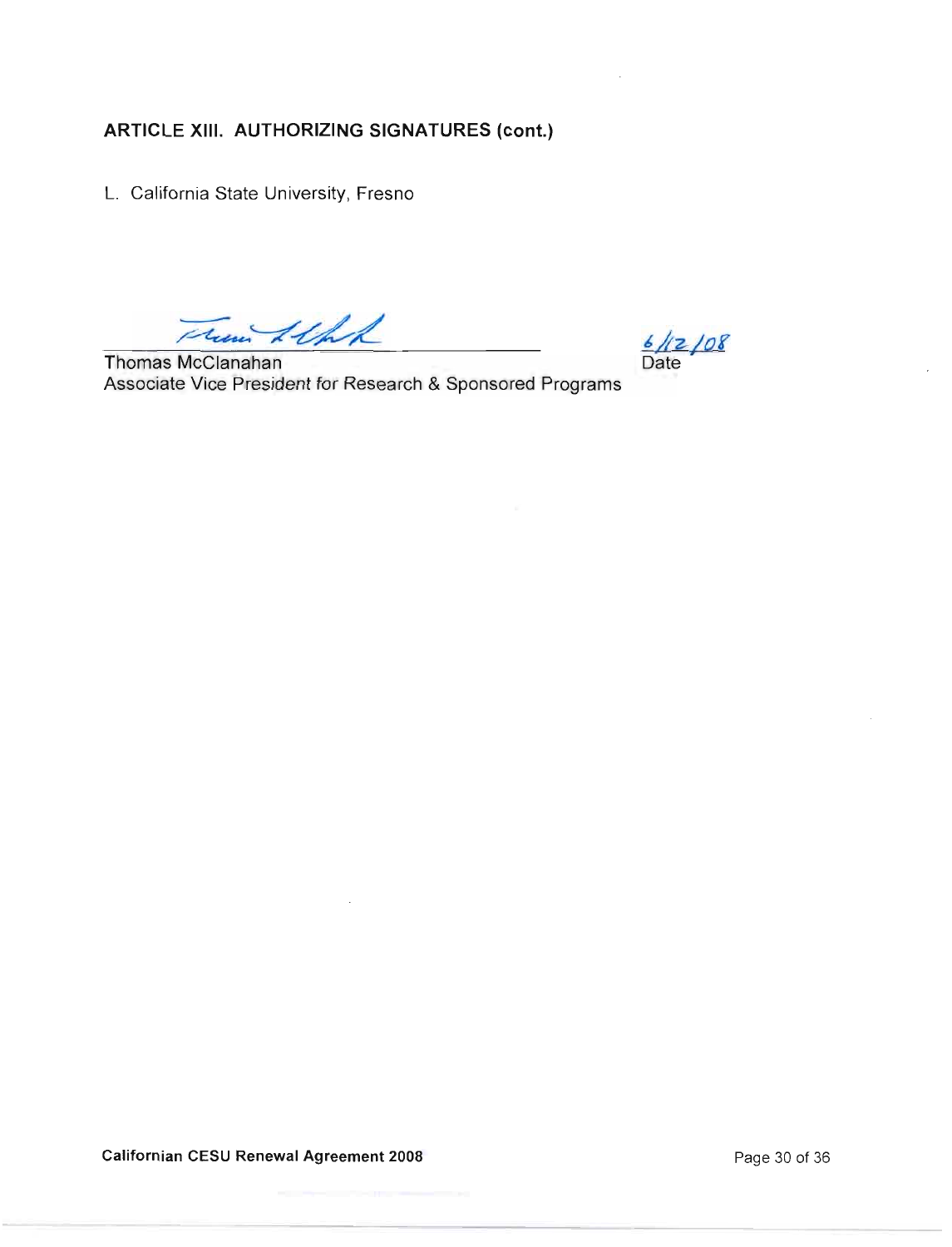M. California State University, Los Angeles

SOK L Gala 

Jose L. Galvan Dean of Graduate Studies & Research

 $6 - 30 - 08$ <br>Date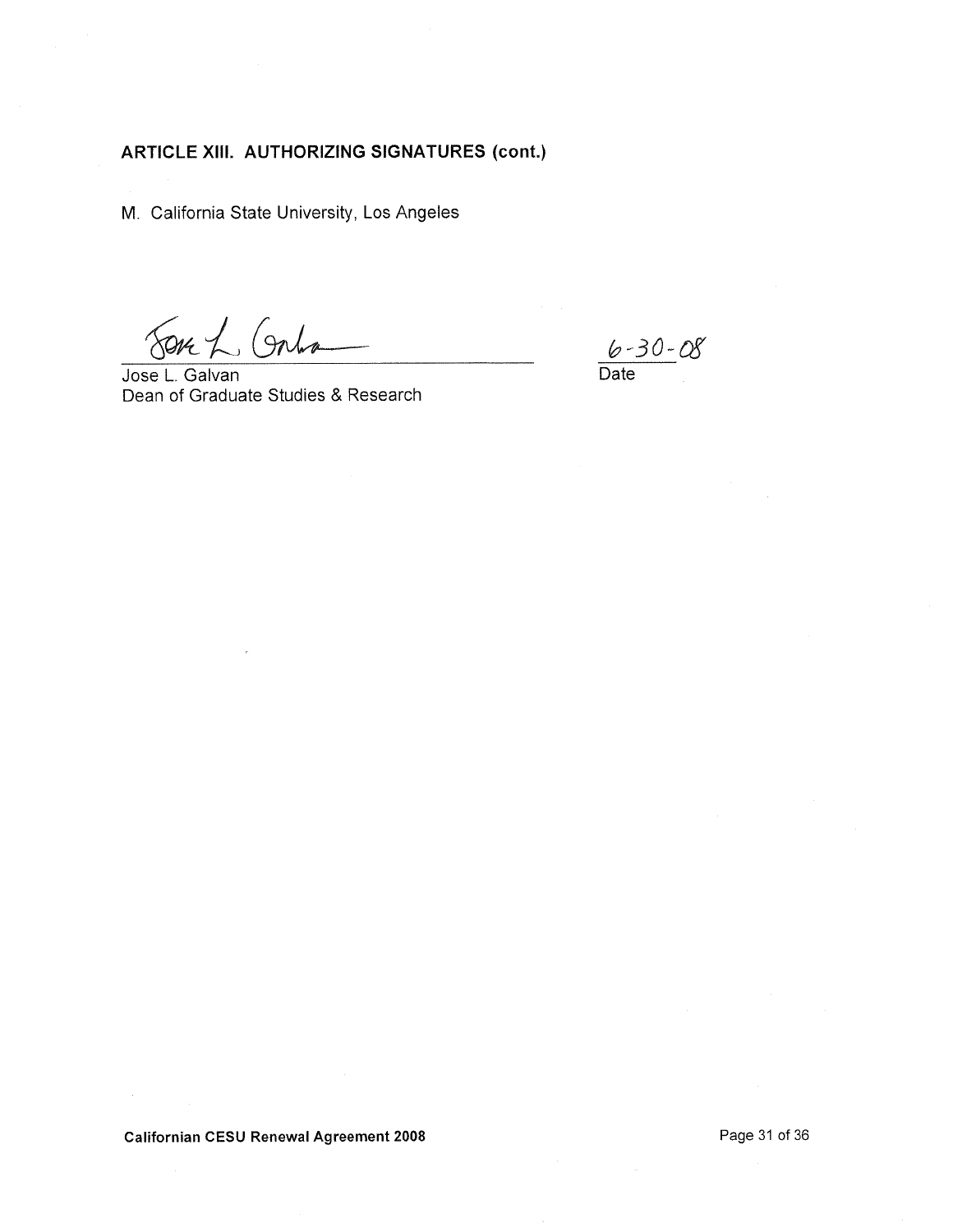N. Cal Poly Corporation, California Polytechnic State University

Gayle Hakand you Nelissa Mallen 6/24/08  $\mathcal{S}$ 

Melissa Mullen Sponsored Programs Manager Cal Poly Corporation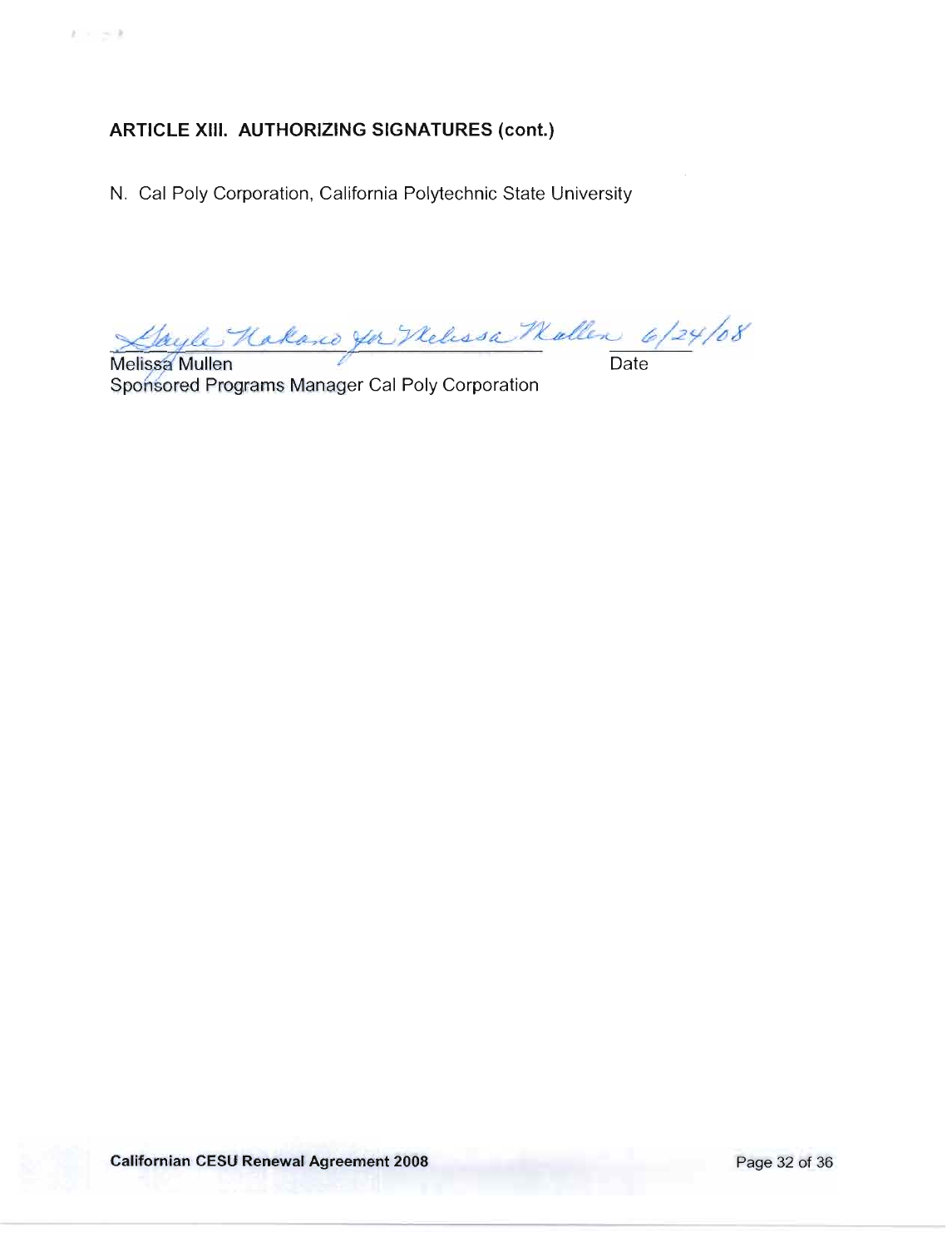O. CSU, Chico Research Foundation, California State University, Chico

**Katie Milo** Vice Provost for Research

Da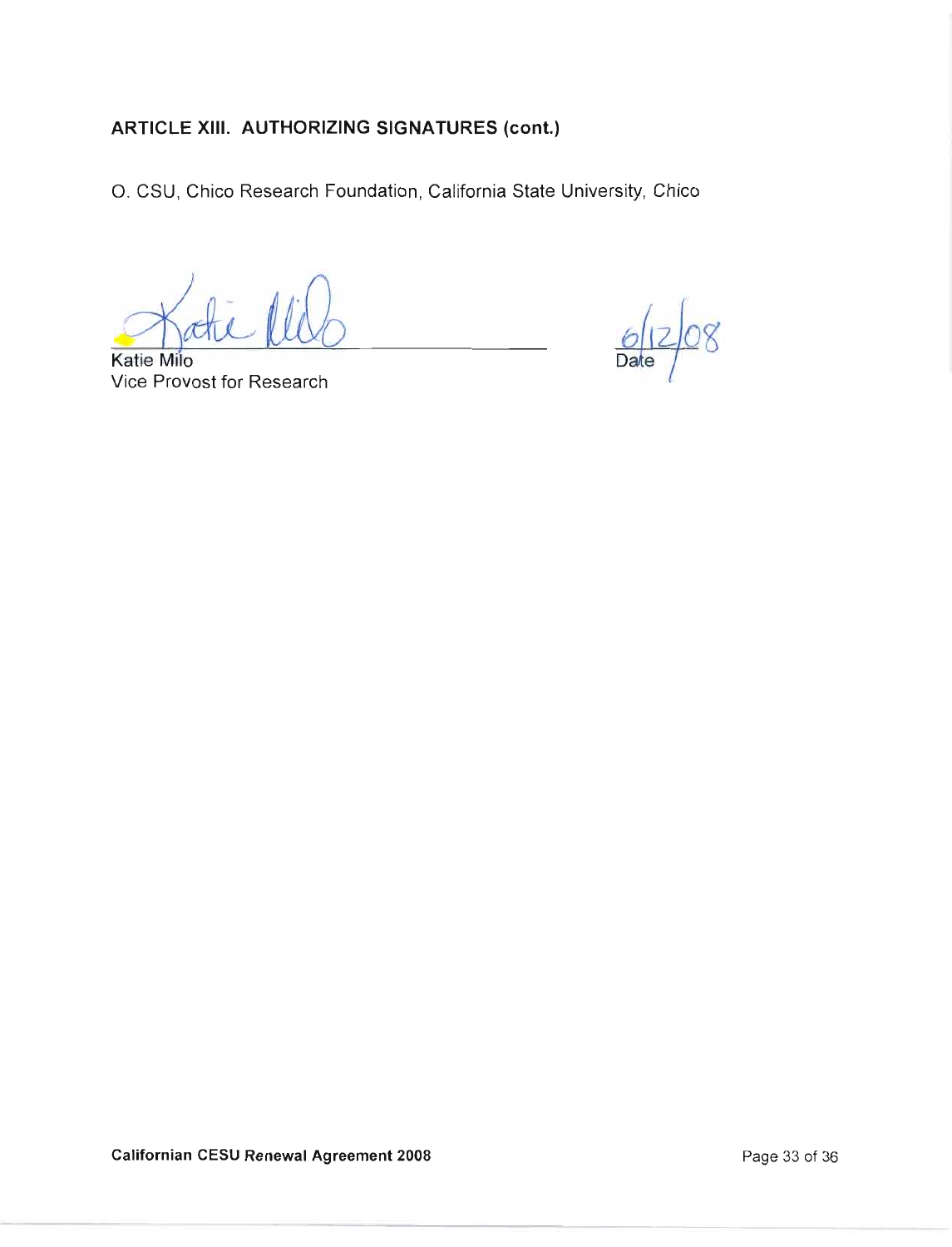P. Humboldt State University

 $\frac{6}{4}$  /1 /08

James H. Howard Dean, College of Natural Resources and Sciences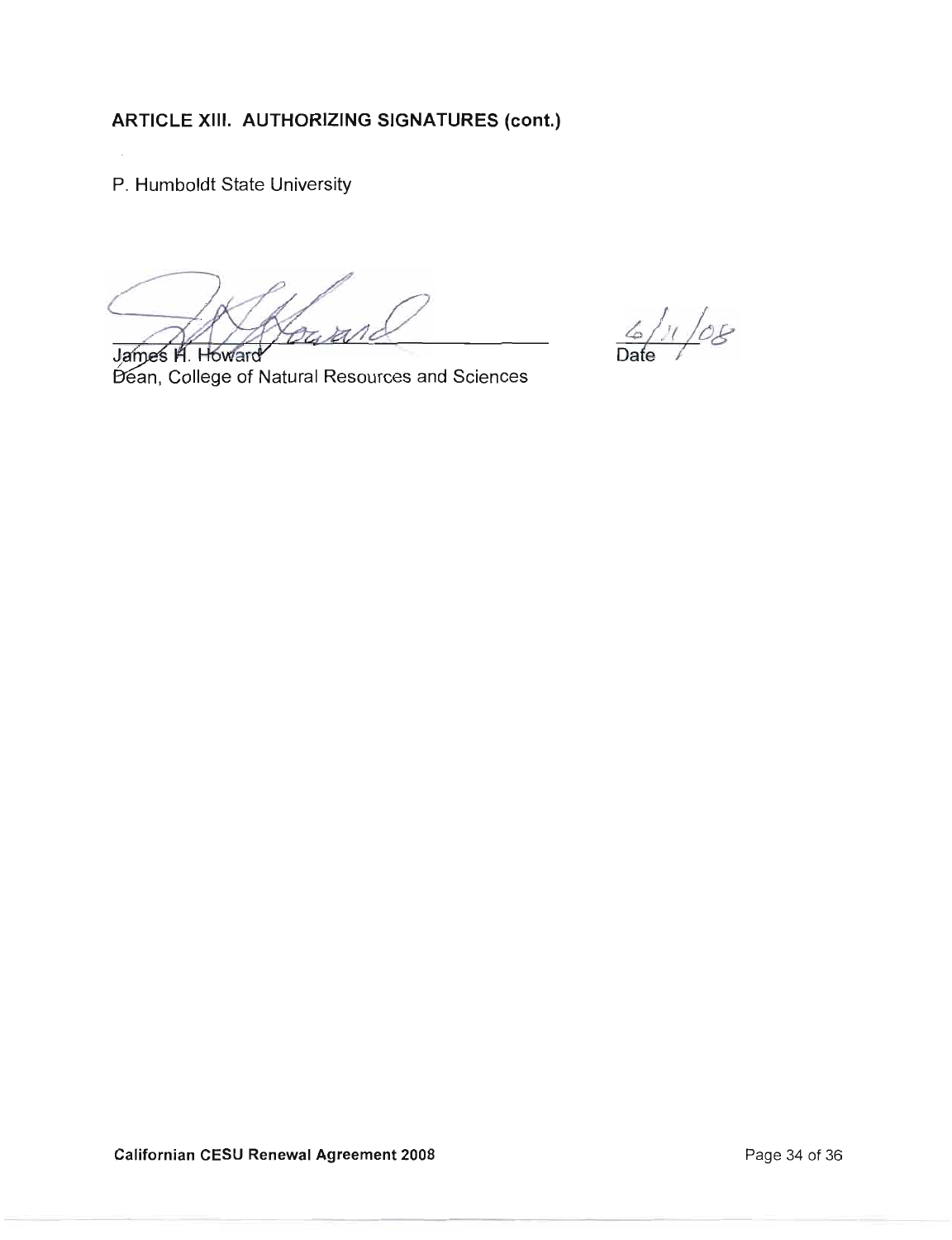Q. California State University, Northridge

 $1/08$ 

Scott Perez Director, Research and Sponsored Projects